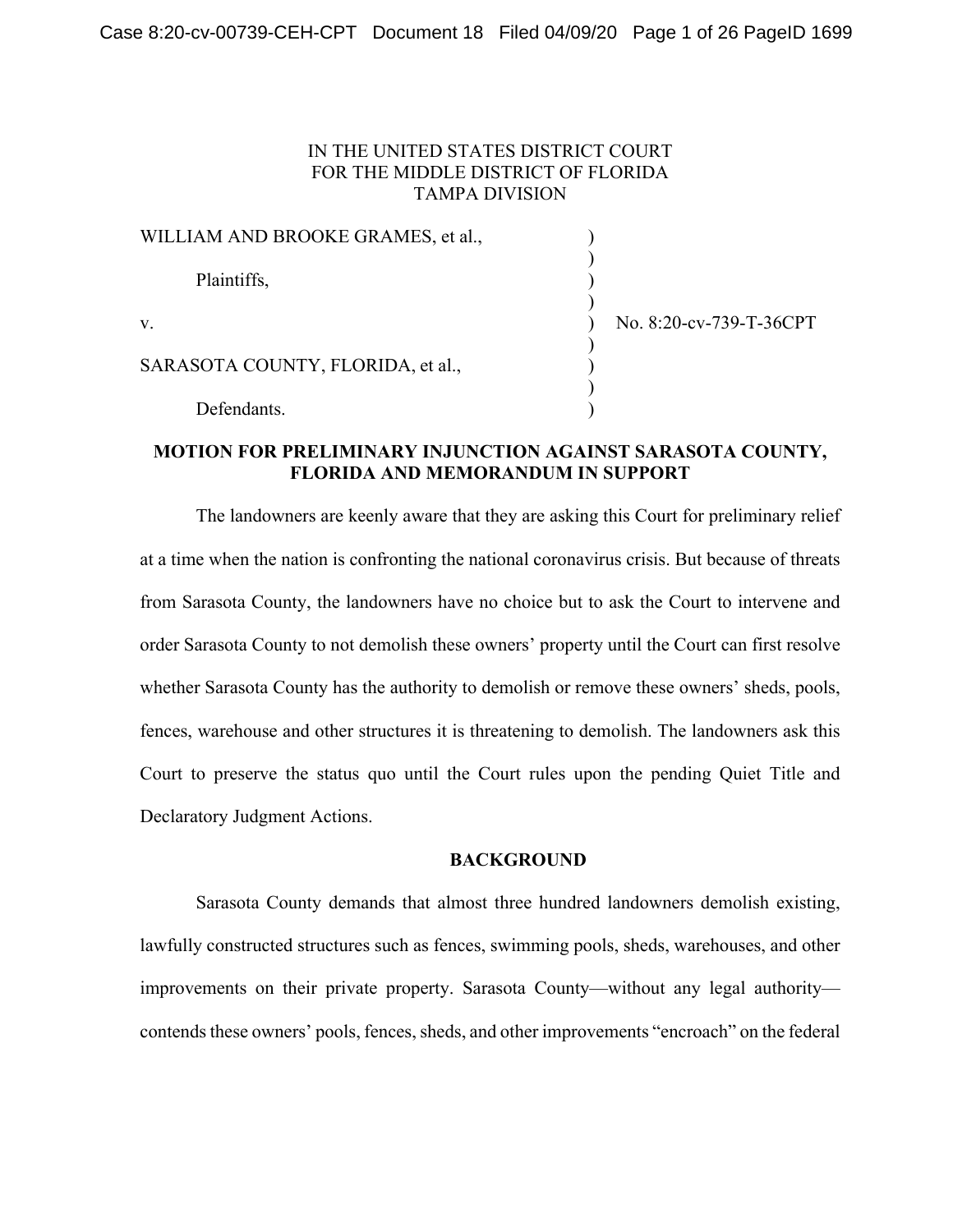rail-trail corridor Sarasota County plans to build upon as an extension of the Legacy Trail. Many of these structures have been in place for decades.

Within the last three weeks, Sarasota County has sent letters demanding these owners demolish existing improvements and has trespassed upon their land and attached signs to their property demanding that the existing improvements be removed by March 30 or Sarasota County will demolish the structures and bill the owner for the cost of doing so.

Yet Sarasota County has not provided any legal authority allowing the County to demand that these owners remove existing improvements. Sarasota County claims it "owns" the rail-trail corridor by reason of a grant from the CSXT and Seminole Gulf Railroad and the Trust for Public Land. But the railroads had no interest in this property that they could sell to Sarasota County. Sarasota County has not provided the surveys, title documents or other records defining the scope or nature of the property interest it claims.

The landowners now respectfully ask the Court to issue a preliminary injunction<sup>1</sup>

<sup>&</sup>lt;sup>1</sup> This motion for preliminary injunction follows the Court's denial of the landowners' motion for a temporary restraining order. Doc. 10. In denying the motion, the Court found that it did not include certain requirements applicable to *ex parte* temporary restraining orders *without notice*. The reason the landowners did not comply with those rules is that they did not request an *ex parte* order. Rather, the owners intended that their motion for a temporary restraining order be heard only *after* Sarasota County had notice and an opportunity to be heard. After failed attempts the day the case was filed to contact the Sarasota County Attorney by telephone and by email (failure due apparently to the size of some of the exhibits), the landowners made copies of the pleadings, motions, memoranda and exhibits, and sent them to him as soon as they could by overnight Federal Express delivery. On the day the case was filed, the landowners emailed all pleadings to the U.S. Department of Justice.

The landowners did not file the affidavits required by Rule  $65(b)(1)(A)$  or the certification as to "any efforts made to give notice and the reasons it should not be required," as required by Rule 65(b)(1)(B), because they were not asking for an *ex parte* order *without notice. See*  Court Order, March 31, 2020, Doc. 10, p. 5 ("The motion does not indicate that the relief sought by Plaintiffs is ex parte, nor does it address why ex parte relief is necessary.").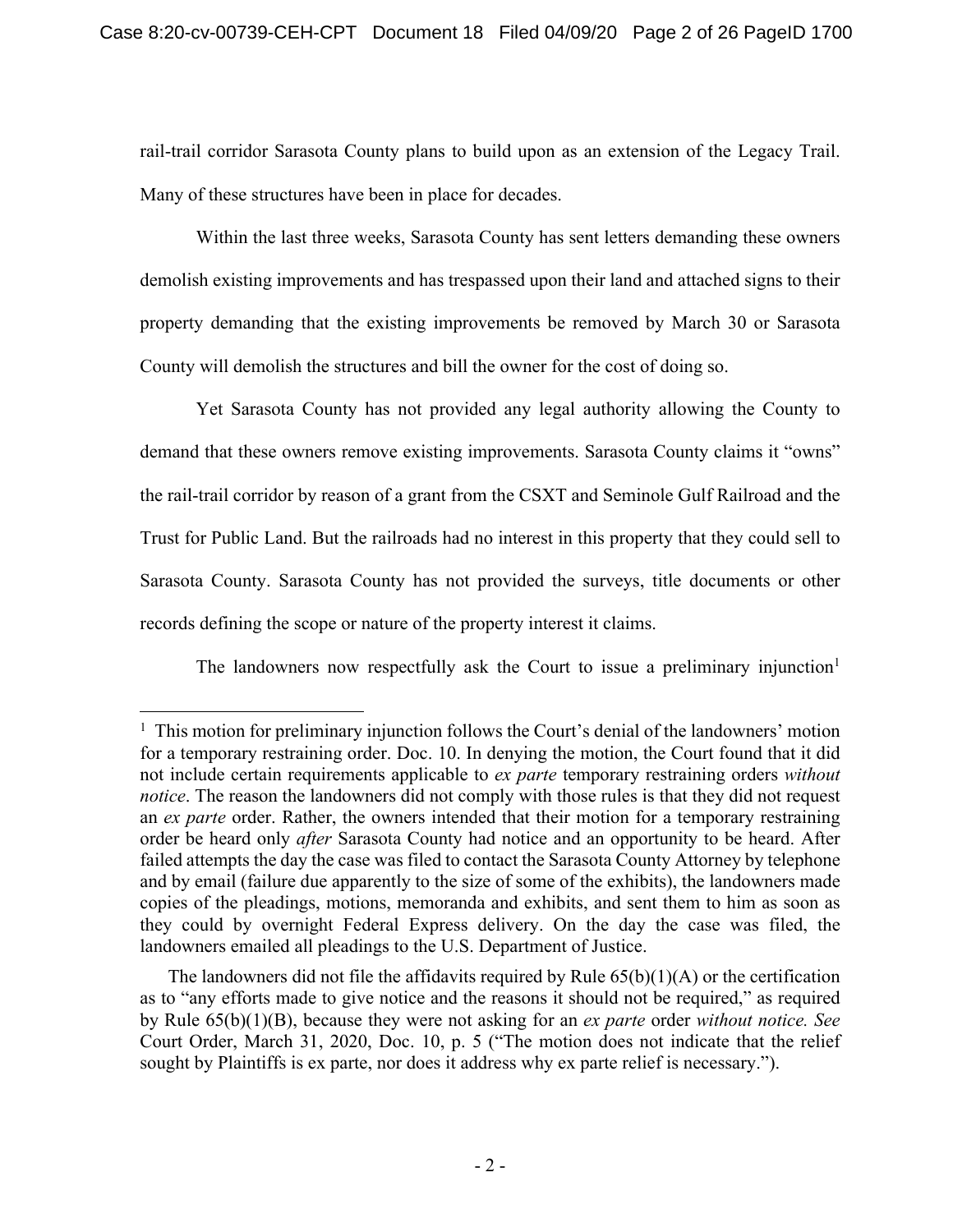directing Sarasota County to not destroy or remove their property until the Court resolves the title and legal issues raised in the complaint.

The landowners ask this Court to issue a preliminary injunction directing Sarasota County, Florida to not demolish or remove any existing structure or improvement from any owner's property nor to trespass upon these owners' private property and to not impose any fine or penalty upon any owner until this Court has resolved the outstanding legal and title issues.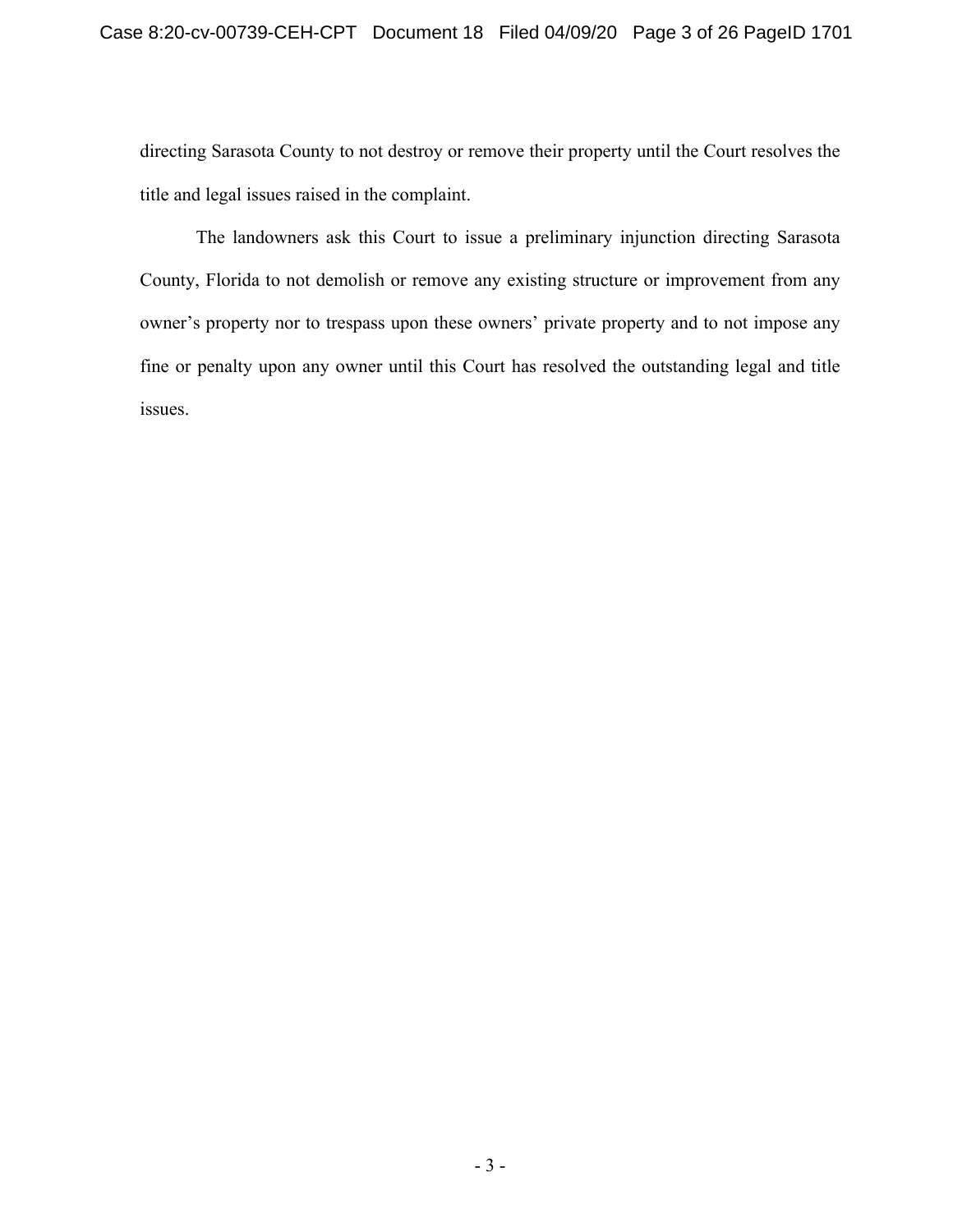### **MOTION FOR PRELIMINARY INJUNCTION**

1. This lawsuit arises from a rails-to-trails taking in which Sarasota County, Florida landowners ask this Court to, among other things, enjoin Sarasota County from removing or demolishing these landowners' private property until the legitimacy and scope of Sarasota County's and the federal government's authority and interest in their property is established.

2. This is an urgent matter. Sarasota County has recently placed signs on landowners' property improvements—such as fences, pools and sheds—stating that the landowners must remove these existing improvements before March 30 or Sarasota County will demolish and remove the improvements. If landowners do not remove the improvements, Sarasota County said that its contractors will do so themselves. Sarasota County has put contracts out to bid for the removal of these landowners' property improvements.

3. The landowners ask this Court to enjoin Sarasota County from ordering, threatening or physically removing or destroying any improvements and structures that supposedly "encroach" upon the easement established by the federal Surface Transportation Board (Board). This preliminary injunction should remain until this Court enters final judgment determining the parties' respective rights to use and possess the land subject to the Board's order invoking the federal Trails Act.

4. Preliminary injunctive relief should be granted because there is a substantial likelihood these landowners will prevail on the merits. If preliminary injunctive relief is not granted, these Florida landowners will imminently suffer irreparable harm. *See* **Exhibit 1**, Declaration of Cynthia D. Dickie, at ¶¶1-5; *See* **Exhibit 2**, Declaration of Megan Epperson, at

- 4 -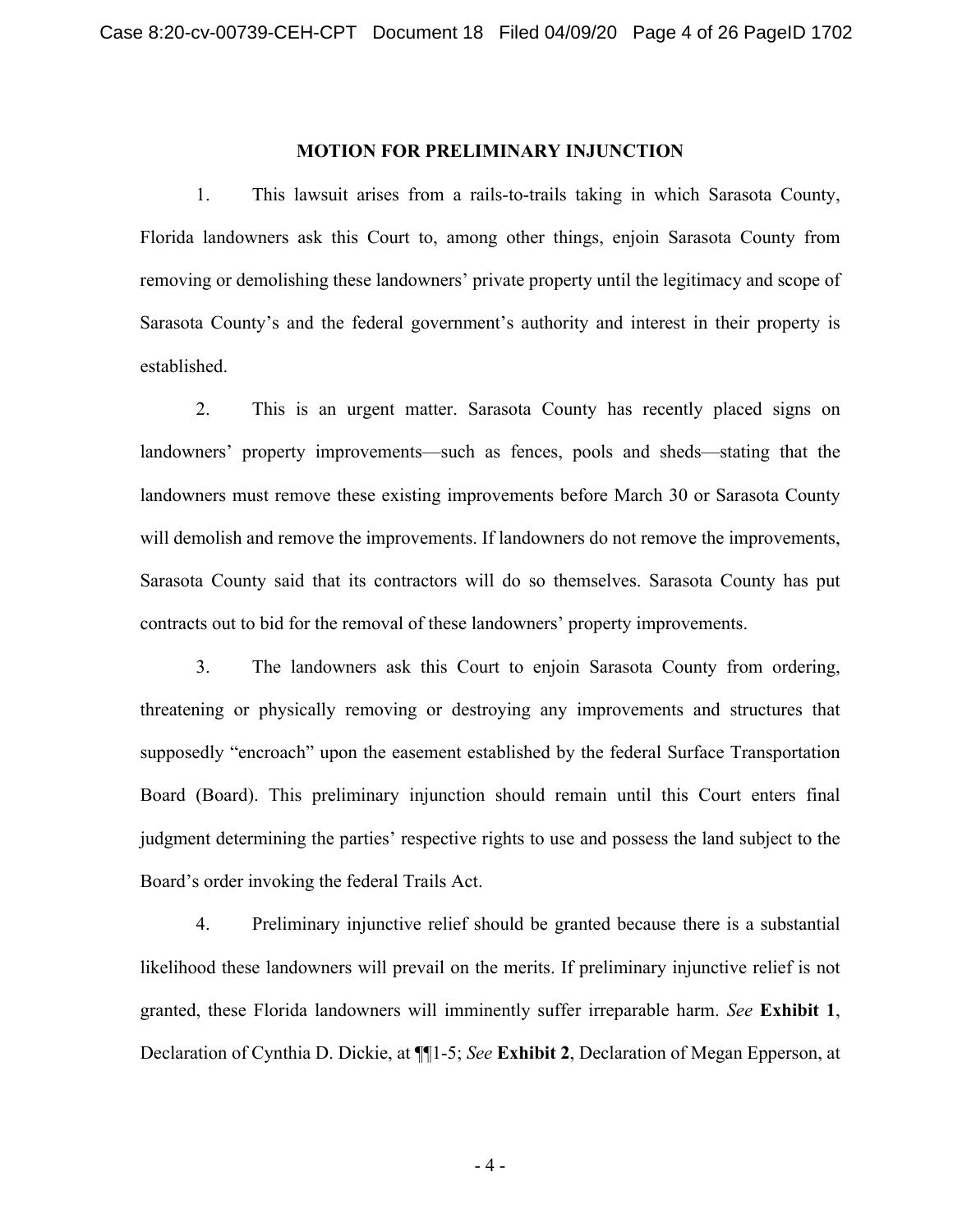¶¶1-6; *Johnson v. United States Dep't of Agric*., 734 F.2d 774, 789 (11th Cir. 1984) (noting, in irreparable harm analysis, that "[r]eal property and especially a home is unique"). They have no adequate remedy at law.

5. The threatened injury to the landowners outweighs any potential harm to Sarasota County.

6. The injunction these landowners request (individually and on behalf of the putative class members) is not adverse to the public interest.

7. The landowners should not be required to post any bond or security, because the relief they are requesting—that Sarasota County be forbidden to remove improvements and structures on the margins of a 100-foot-wide easement that Sarasota County does not own will not prevent Sarasota County from extending the Legacy Trail and will not deprive Sarasota County of any revenue. In the language of Rule 65(c), there are no "costs or damages" to Sarasota County associated with the injunctive relief requested by the landowners.

### **RELIEF REQUESTED**

The landowners ask this Court to enter a preliminary injunction ordering the following:

1. Sarasota County shall not order, threaten or effect the removal or demolition of any shed, warehouse, home, swimming pool, septic field, fence or other existing improvement or structure, of any landowner or putative class member, located within the property subject to the easement created by the Surface Transportation Board.

2. Sarasota County shall not issue any fine or impose any other penalty upon any landowner (including the putative class members) related to alleged encroachments within the land subject to the easement created by the Surface Transportation Board.

- 5 -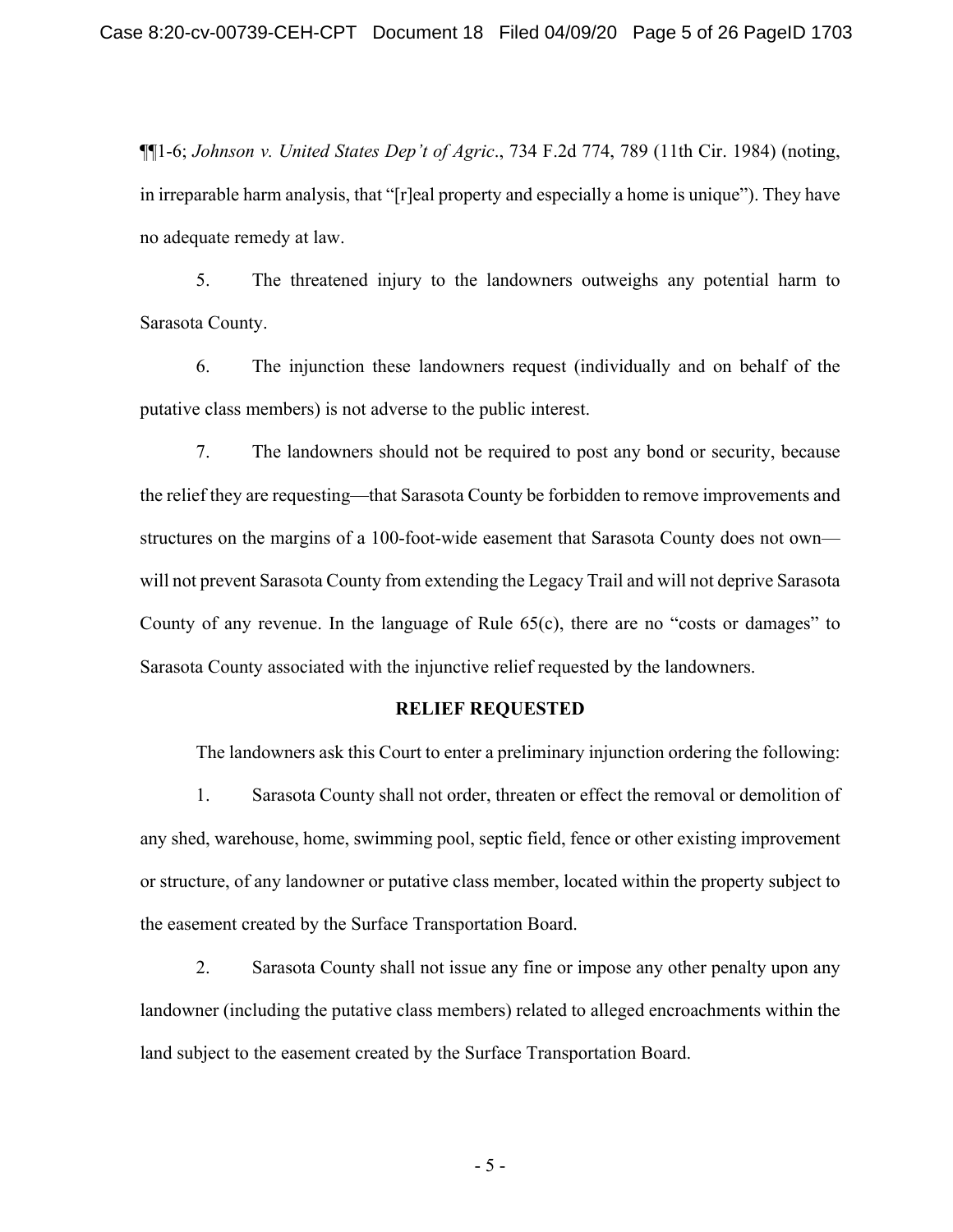3. Sarasota County shall not enter on to the private property of the landowners or the putative class members with respect to the alleged encroachments within the land subject to the easement created by the Surface Transportation Board.

The landowners ask that any bond be waived, and for such other and further relief as the Court deems proper.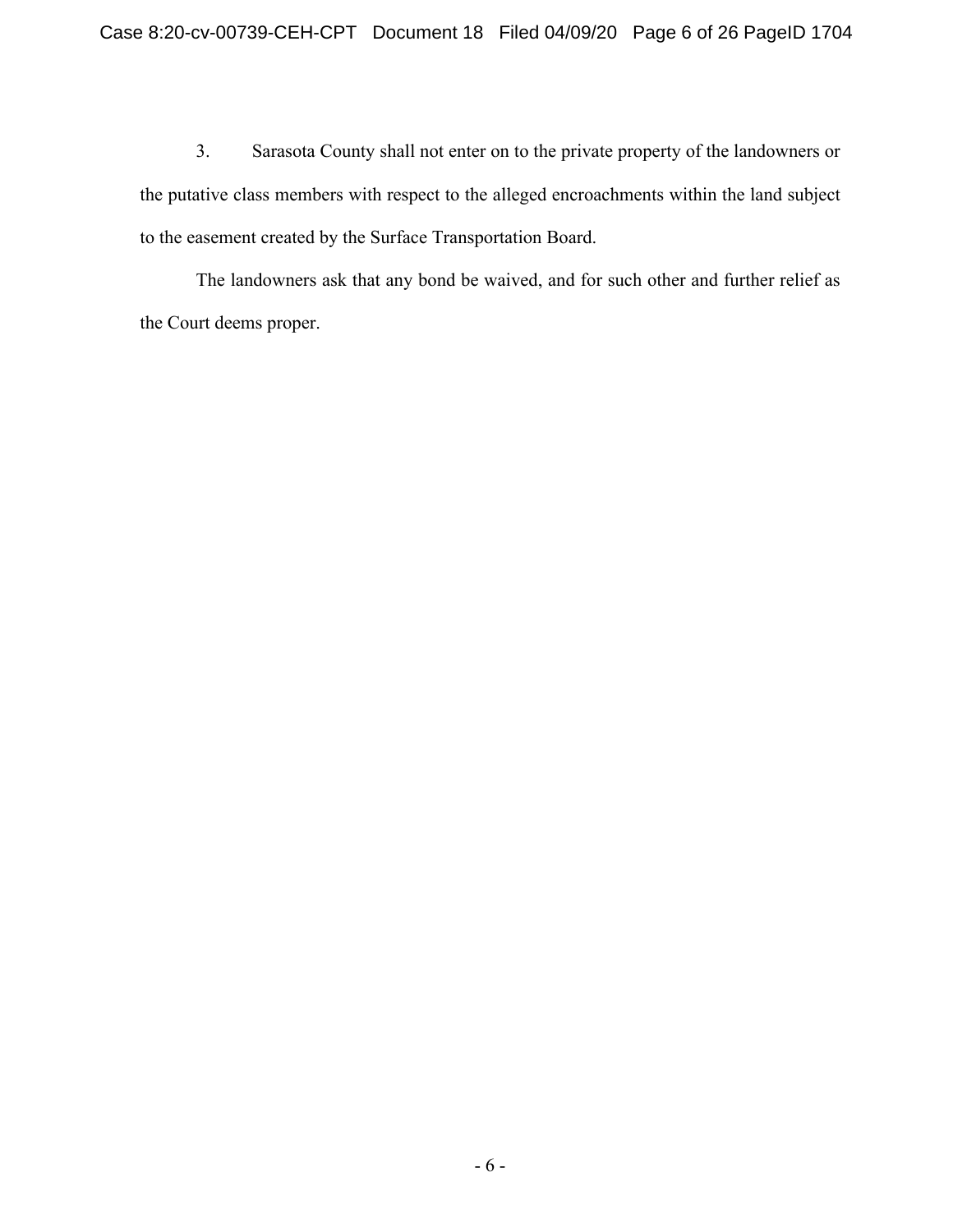# **MEMORANDUM IN SUPPORT**

## **INTRODUCTION**

In the early 1900s, Plaintiffs' predecessors-in-title to their land granted Seaboard Air Line Railway a right-of-way easement allowing the railroad to use a strip of their land to build and operate a railroad between Sarasota and Venice.

Seaboard Air Line Railway went bankrupt, and CSX Transportation (CSXT) acquired the right-of-way which leased a segment of the original railroad right-of-way to Seminole Gulf Railway (Seminole Gulf).

By 2002, however, the railroads no longer operated across this railway line. Seventeen years later, in 2019, CSXT and Seminole Gulf petitioned the Board for authority to abandon the railroad right-of-way, and the Board granted the petition.

Under Florida law and the terms of the original railroad easement, the railroad rightof-way easement terminated, and the present-day landowners held unencumbered title to their land.<sup>2</sup>

But even though the original railroad right-of-way easement terminated, the federal

<sup>&</sup>lt;sup>2</sup> Chief Justice Roberts explained that when a railroad no longer uses its right-of-way, the owner of the fee estate regains unencumbered title and possession of their land:

The essential features of easements—including, most important here, what happens when they cease to be used—are well settled as a matter of property law. An easement is a "nonpossessory right to enter and use land in the possession of another and obligates the possessor not to interfere with the uses authorized by the easement." "Unlike most possessory estates, easements ... may be unilaterally terminated by abandonment, leaving the servient owner with a possessory estate unencumbered by the servitude." In other words, if the beneficiary of the easement abandons it, the easement disappears, and the landowner resumes his full and unencumbered interest in the land.

*Marvin M. Brandt Rev. Tr. v. United States*, 572 U.S. at 104-05 (2014) (quoting Restatement (Third) of Property).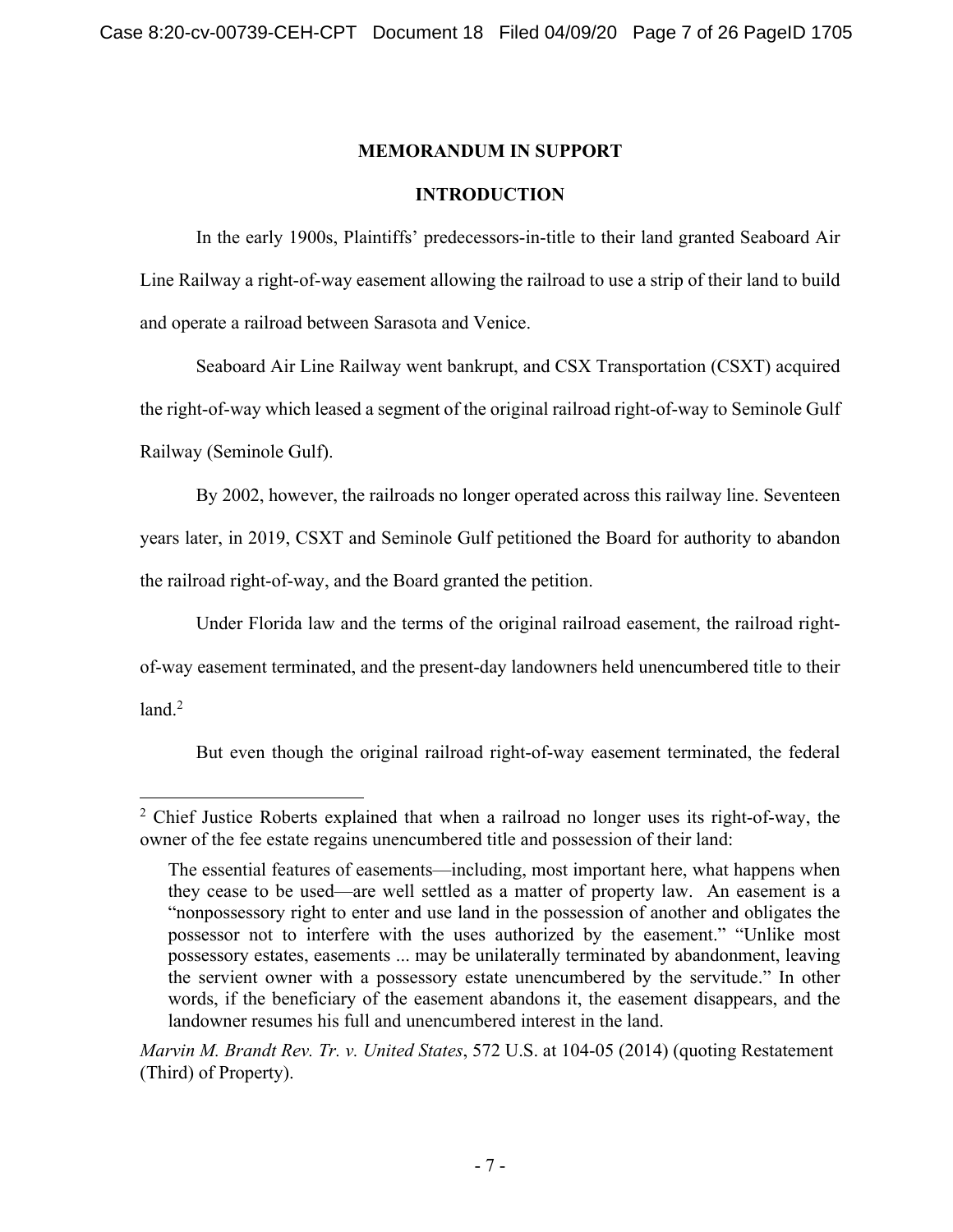government wanted to encumber the owners' land with a new easement for public recreation and so-called "rail-banking."3

In May of 2019 the Board issued an order invoking Section 8(d) of the federal Trails Act, imposing this federal rail-trail corridor easement across these owners' land. But because the federal government did not pay the owners, this was a taking of private property and violated the Fifth Amendment. *Preseault v. Interstate Commerce Comm'n,* 494 U.S. 1 (1990) (*Preseault I)*; *Preseault v. United States*, 100 F.3d 1525, 1533 (Fed. Cir. 1996) (*Preseault II)*; *Toews v. United States*, 376 F.3d 1371 (Fed. Cir. 2004); *Trevarton v. South Dakota*, 817 F.3d 1081, 1086-87 (8th Cir. 2016); *Knick v. Twp. of Scott,* 139 S. Ct. 2162, 2170 (2019). Almost 300 Sarasota County landowners have filed claims for compensation with the Court of Federal Claims under the Tucker Act. 4

Under apparent authority of the Board's order (or at least Sarasota County's interpretations of the Board's order) Sarasota County has demanded that almost 300 landowners remove "encroachments" (such as pools, fences, septic fields, warehouses, sheds and other improvements) the County claims are located within the 100-foot-wide federal railtrail corridor easement. These "encroachments" do not prevent Sarasota County from building the northern extension of the Legacy Trail. And yet, Sarasota County demands the landowners remove supposedly offending structures at the owners' cost and has threatened that, if not, the County itself will remove the structures, fine the landowners and charge them for the cost of

<sup>3</sup> *See* 16 U.S.C. 1247(d), "Interim Use of Railroad Rights-of-Way."

<sup>&</sup>lt;sup>4</sup> The Tucker Act does not provide jurisdiction for the Court of Federal Claims to provide declaratory or injunctive relief, nor does it provide jurisdiction over Sarasota County's actions.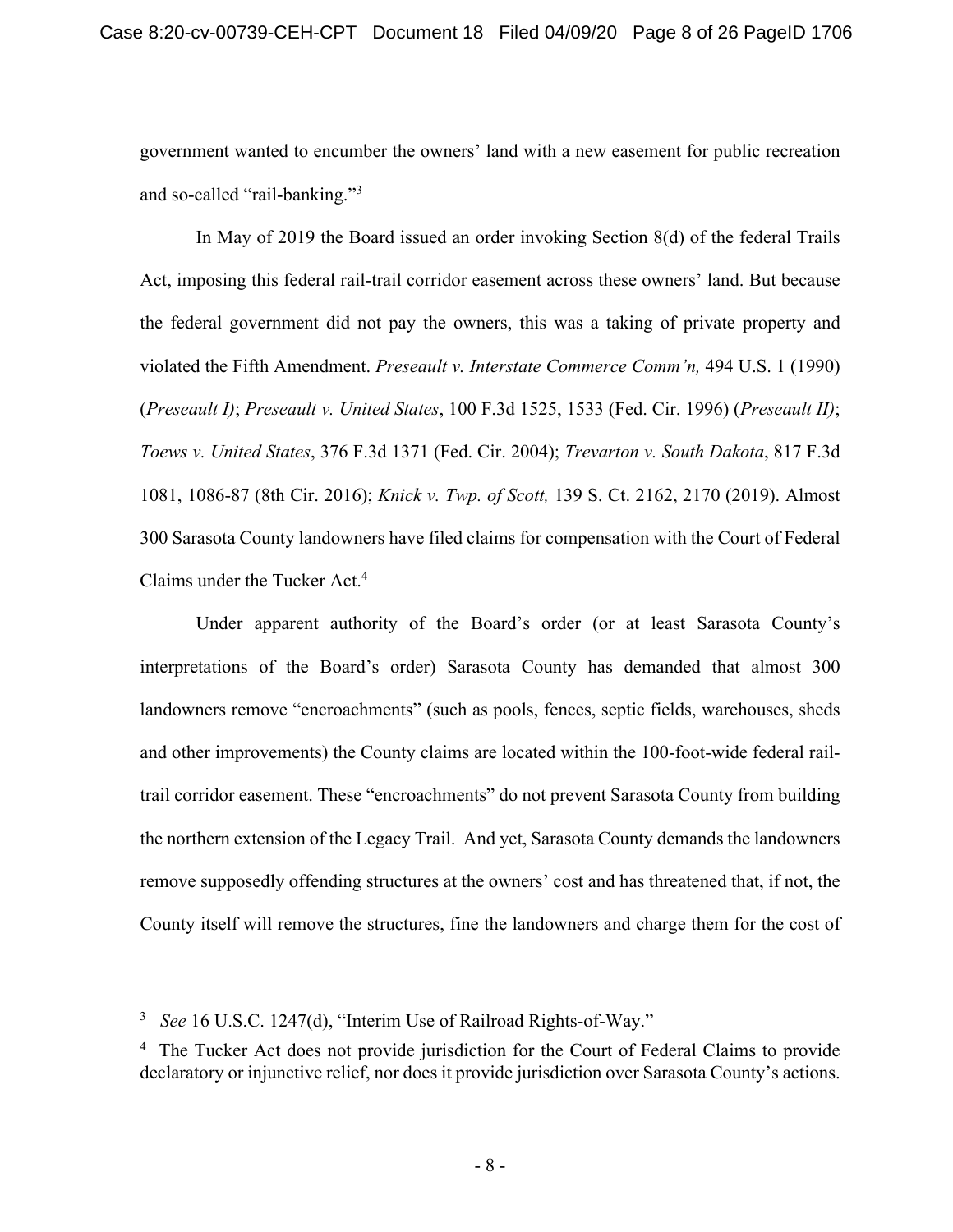demolition.

The landowners need the guidance and protection of this Court, which is why they filed an action under the federal Quiet Title Act and Declaratory Judgment Act. Neither the federal government nor Sarasota County has paid these landowners for that property taken for the Legacy Trail. The landowners ask this Court to enjoin Sarasota County from requiring them to remove or demolish existing improvements on their land and enjoin Sarasota County from removing or demolishing any improvement on any owner's land itself until this Court first determines those interests the Board and Sarasota County acquired in the landowners' property.

Without a preliminary injunction preventing the destruction of their property, the landowners will suffer irreparable harm and their rights under the United States Constitution and the Florida Constitution will be violated.

# **FACTUAL HISTORY**

In November 1910 Plaintiffs' predecessors-in-interest, Adrian Honore and other landowners, granted Seaboard Air Line Railway a right-of-way easement across their land allowing Seaboard to build and operate a railroad line from Sarasota to Venice.<sup>5</sup> See Exhibit **3.** Honore's easement provided, "if at any time [following the construction of the railroad] the said [railroad] shall abandon said land for railroad purposes [,] the above described pieces and parcels of land shall ipso facto revert to and again become the property of the undersigned, his heirs, administrators and assigns." *Id*.

<sup>5</sup> The Board's order is a Notice of Interim Trail Use or Abandonment (NITU).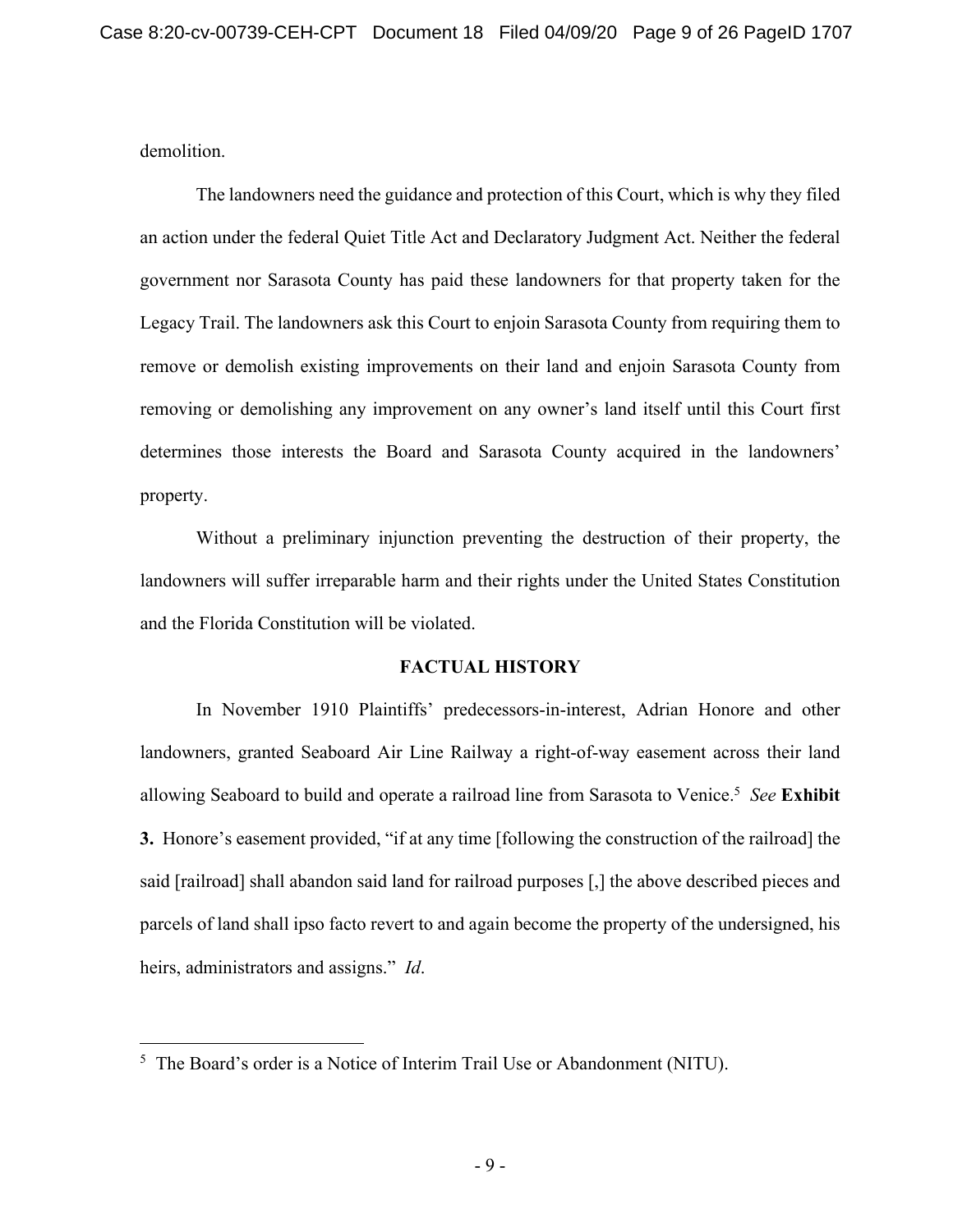By 2002, however, the railroad no longer needed or used this railway line over this land. In March 2019, Seminole Gulf requested that the Surface Transportation Board (Board) authorize the railroad to abandon a 7.68-mile segment of rail line between milepost 890.29 on the north side of Ashton Road and milepost SW 884.70, and between milepost 930.30 and milepost 928.21 on the north side of State Highway 780 (Fruitville Road). **Exhibit 4,** Abandonment Petition, STB Docket No. AB 400 (Sub No. 7X) (March 8, 2019). Seminole Gulf told the Board that "No local or overhead traffic has moved over the Subject Line since prior to 2007, a period of more than ten years." *See* **Exhibit 4,** Notice of Exempt Abandonment, STB Docket No. AB 400 (Sub No. 7X) (March 8, 2019), p. 3.

After Seminole Gulf told the Board that it (Seminole Gulf and CSXT) wanted to abandon the railway line, Sarasota County asked the Board to invoke section 8(d) of the Trails Act and authorize Seminole Gulf and CSXT to sell and transfer the otherwise abandoned rightof-way to Sarasota County for the northern extension of the Legacy Trail. **Exhibit 5** (letter of April 22, 2019, requesting interim trail use) (STB Docket No. AB 400 (Sub No. 7X)). It is not clear why Sarasota County thought Seminole Gulf and CSXT had the right to convey the abandoned railway, as the terms of the 1910 railroad easement clearly stated that the easement extinguished when the railway was no longer in use. **Exhibit 3**, Honore easement; **Exhibit 4,**  Notice of Exempt Abandonment (no railway traffic since before 2007).<sup>6</sup>

In May of 2019 the Board issued an order, called a Notice of Interim Trail Use or

<sup>6</sup> *See also East Alabama Ry. Co. v. Doe,* 114 U.S. 340, 354 (1885) ("The grant to the 'assigns' of the [railroad] corporation cannot be construed as extending to any assigns except one who should be the assignee of its franchise to establish and run a railroad.").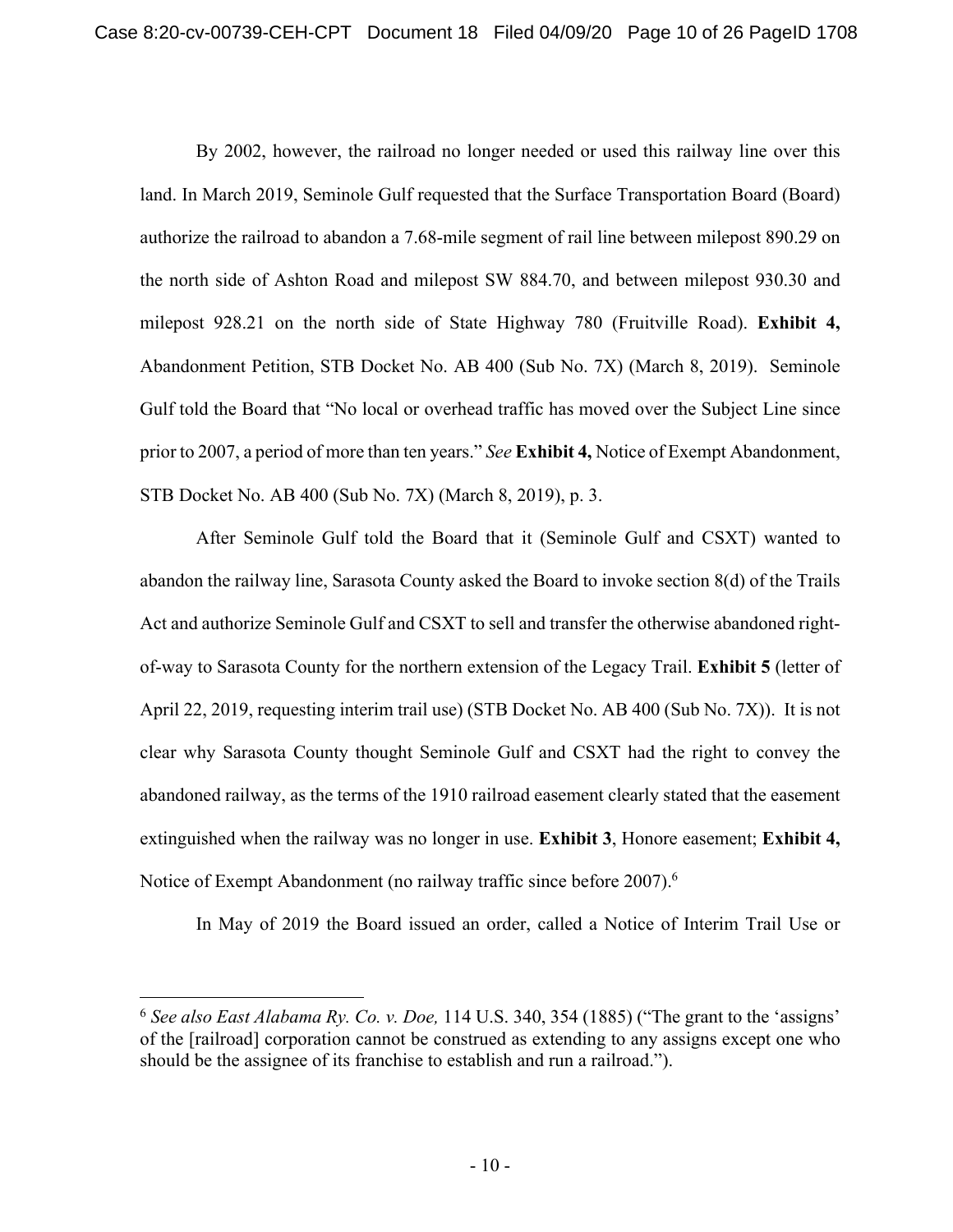Abandonment (NITU), invoking section 8(d) of the Trails Act. **Exhibit 6.** The Board's order provided that "[u]se of the right-of-way for trail purposes is subject to possible future reconstruction and reactivation of the right-of-way for rail service." *Id.* at 2. This created a new easement on the landowners' property for trail purposes.

By reason of the Board invoking section 8(d) of the Trails Act, the Board retains jurisdiction over the new federal rail-trail corridor but has permitted Sarasota County to construct and operate a public recreational trail within the easement. In 2019, Sarasota County adopted a \$65 million bond issue to fund the cost of building the recreational trails.<sup>7</sup>

This same Seaboard railroad right-of-way was the subject of prior Trails Act litigation involving the southern section of the Legacy Trail. *See Rogers v. United States,* 90 Fed. Cl. 418 (2009); *Childers v. United States,* 116 Fed. Cl. 486, 497 (2014); *McCann Holdings v. United States,* 111 Fed. Cl. 608, 614 (2013). The *Rogers* litigation involved an April 2004 order of the Board invoking section 8(d) to take a 12.5 mile-long segment of the Sarasota-to-Venice Legacy Trail corridor south of the segment that is the subject of this litigation.

The first segment of the Legacy Trail (the southern segment) runs from Venice to the Culverhouse Nature Park just south of Sawyer Loop Road. The owners of the land taken for this southern segment sued the federal government and were paid in the *Rogers, McCann* and *Childers* litigation presided over by Judge Williams of the Court of Federal Claims. The second segment extends north of the Culverhouse Park to Ashton Road. The owners of land taken for

<sup>7</sup> Nicole Rodriguez, Sarasota Herald-Tribune, "Sarasota County to soon begin borrowing money for Legacy Trail extension," available at

https://www.heraldtribune.com/news/20190129/sarasota-county-to-soon-begin-borrowingmoney-for-legacy-trail-extension (last visited April 2, 2020)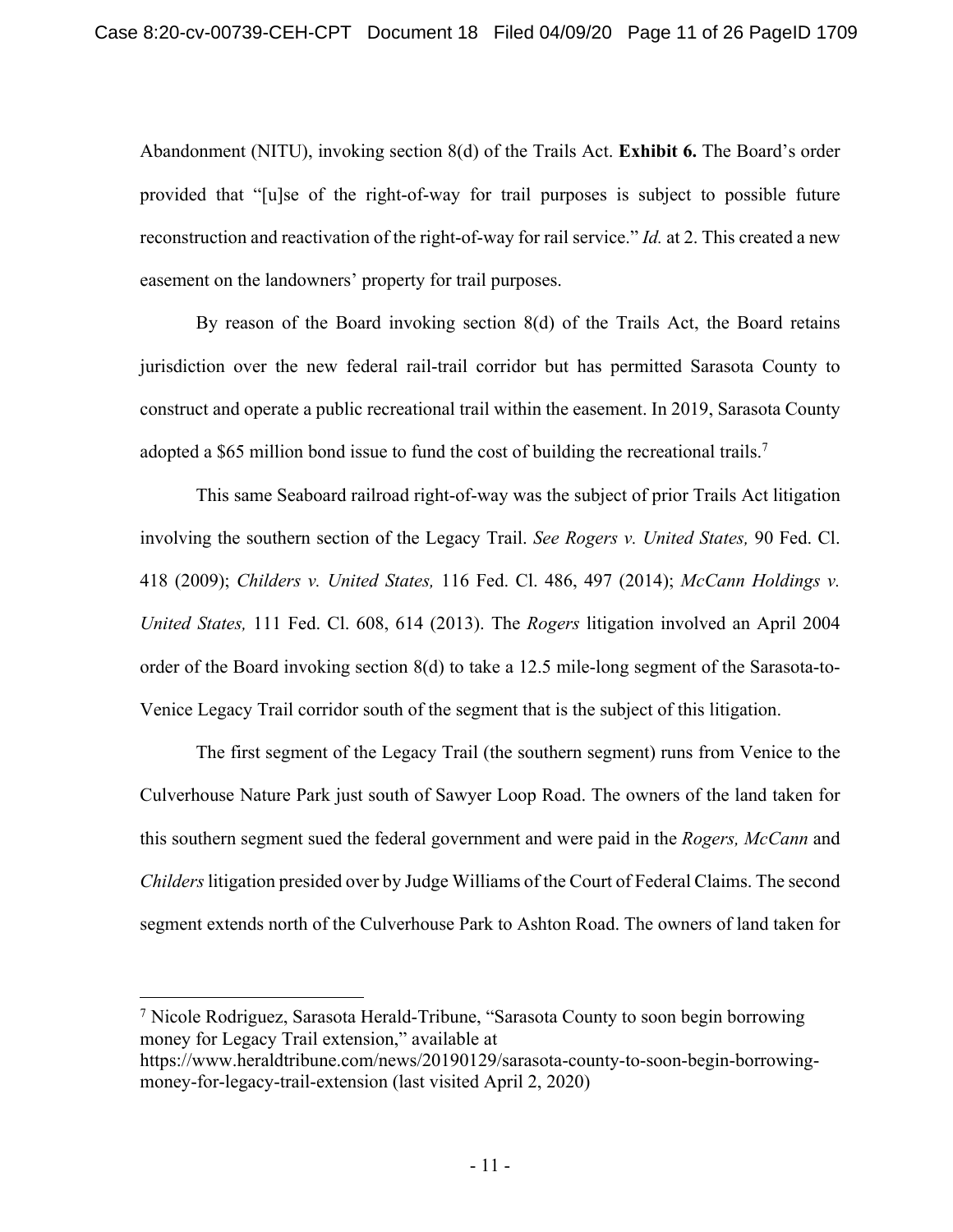the second segment of Legacy Trail are parties in *Cheshire Hunt v. United States,* 1:18-cv-00111-TCW, pending before Judge Wheeler of the Court of Federal Claims. The land taken for the current northern extension of the Legacy Trail—which is the subject of this litigation runs about six miles north of Ashton Road to Fruitville Road. The owners of land taken for this northern extension include owners in *4023 Sawyer Road I, LLC v. United States*, 1:19-cv-00757-TCW, pending before Judge Wheeler in the Court of Federal Claims.

In apparent reliance upon the Board's order invoking section 8(d) of the federal Trails Act, Sarasota County is demanding almost three hundred landowners remove any alleged "encroachments" from the land subject to the Board's order. **Exhibit 7**, Form Letters from Hayley A. Baldinelli and Sarasota County door hangers; *see also* **Exhibit 2**, Declaration of Megan Epperson, at ¶¶1-6. Sarasota County entered these owners' land and placed a notice on each owner's front door demanding the owner remove an existing improvement from the owner's property. *Id*. The first round of door hangers stated that improvements must be removed by February 7, 2020; the second round of door hangers state that improvements must be removed by March 16, 2020. *Id*.

The "encroachments" Sarasota County demanded Plaintiffs and the putative class remove from their land include lawfully-permitted in-ground swimming pools, fences, sheds, septic drain fields, and other improvements to Plaintiffs' property. *See* Sarasota County website, "Legacy Trail Encroachments," https://www.scgov.net/government/parks-recreationand-natural-resources/find-a-park/specialty-parks/the-legacy-trail/legacy-trail-encroachments (last visited April 2, 2020); *see also* **Exhibit 2**, Declaration of Megan Epperson, at ¶¶5-6..

Sarasota County states that "[t]here are 236 total encroachments with some properties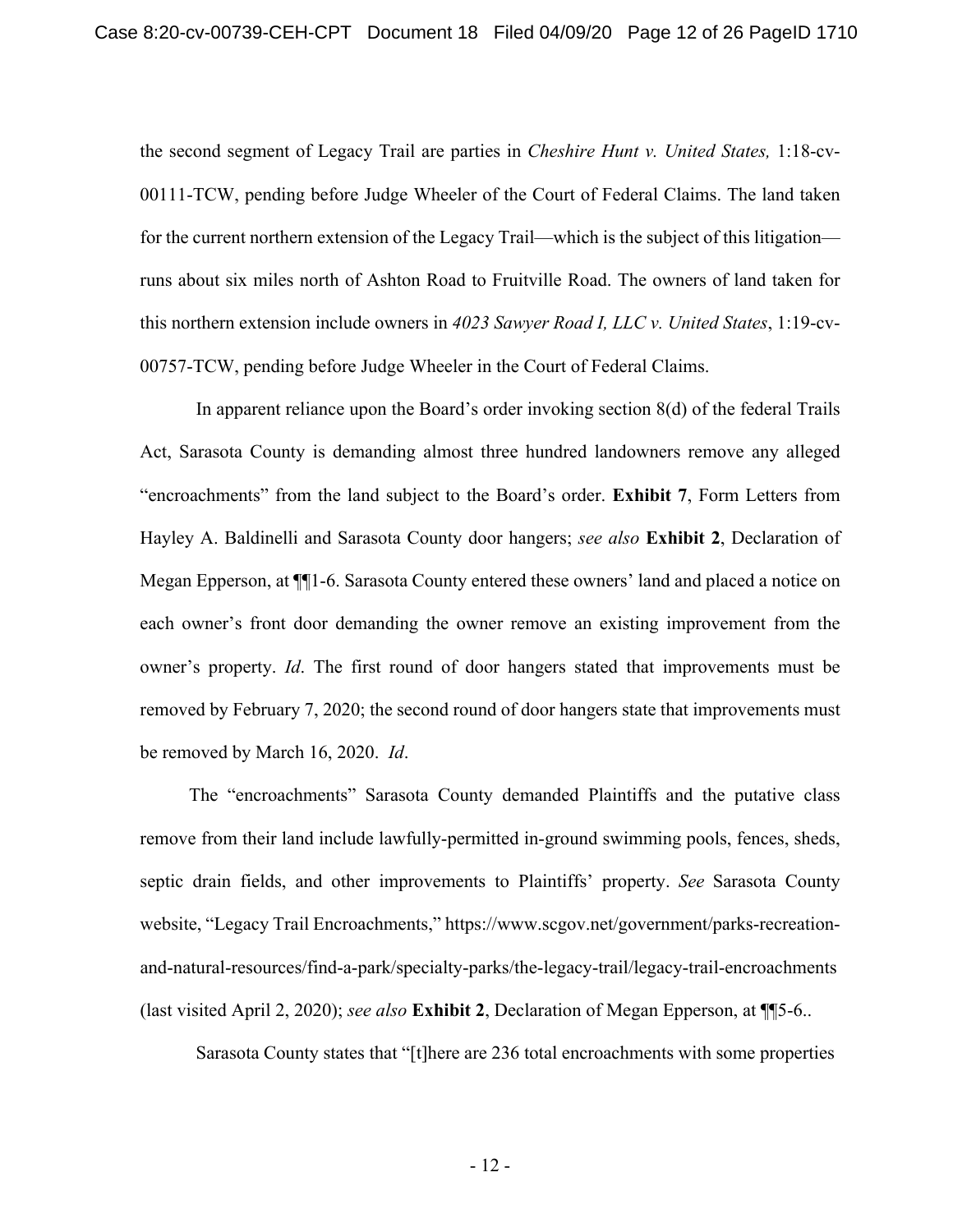having multiple encroachments." *See* Sarasota County website, "Legacy Trail Encroachments*," supra.* Further, "[e]ncroachments must be removed so construction on this portion of the Legacy Trail may commence in mid-2020." *Id*. These owners lawfully constructed the structures that Sarasota County now demands the owners remove.

The landowners asked Sarasota County to tell the owners of any documents supporting the demand, any authority Sarasota County has for the demand, and the names of the owners to whom Sarasota County has sent demands to remove existing improvements. **Exhibit 8**, Letter to Sarasota County Commission. Sarasota County did not respond or provide any rationale for its actions.

In addition to their approaches to Sarasota County, counsel for the landowners sought to resolve this matter and clarify the respective authority of the Surface Transportation Board and Sarasota County by writing the Assistant Attorney General Jeffrey Clark (**Exhibit 9**), Senator Rick Scott (**Exhibit 10)**, Senator Marco Rubio (**Exhibit 11**), Representative Vern Buchanan (**Exhibit 12**) and Representative Greg Steube (**Exhibits 13 and 14**).

In meetings with Sarasota County, its agents have offered two explanations for its authority to remove structures from the owners' property. *First*, Sarasota County has stated that a deed from the railroad contains a condition that improvements on the right-of-way on Plaintiffs' land be removed. As stated above, however, the railroad had no rights to the land, even in the form of an easement, once it stopped operating a railroad in 2007 or before. *See*  **Exhibits 3 and 4**. *Second*, Sarasota County stated that it passed an ordinance that requires Sarasota County to demand owners remove all existing improvements from the entire onehundred-foot-wide corridor. *See* Resolution of the Sarasota County Board of Commissioners,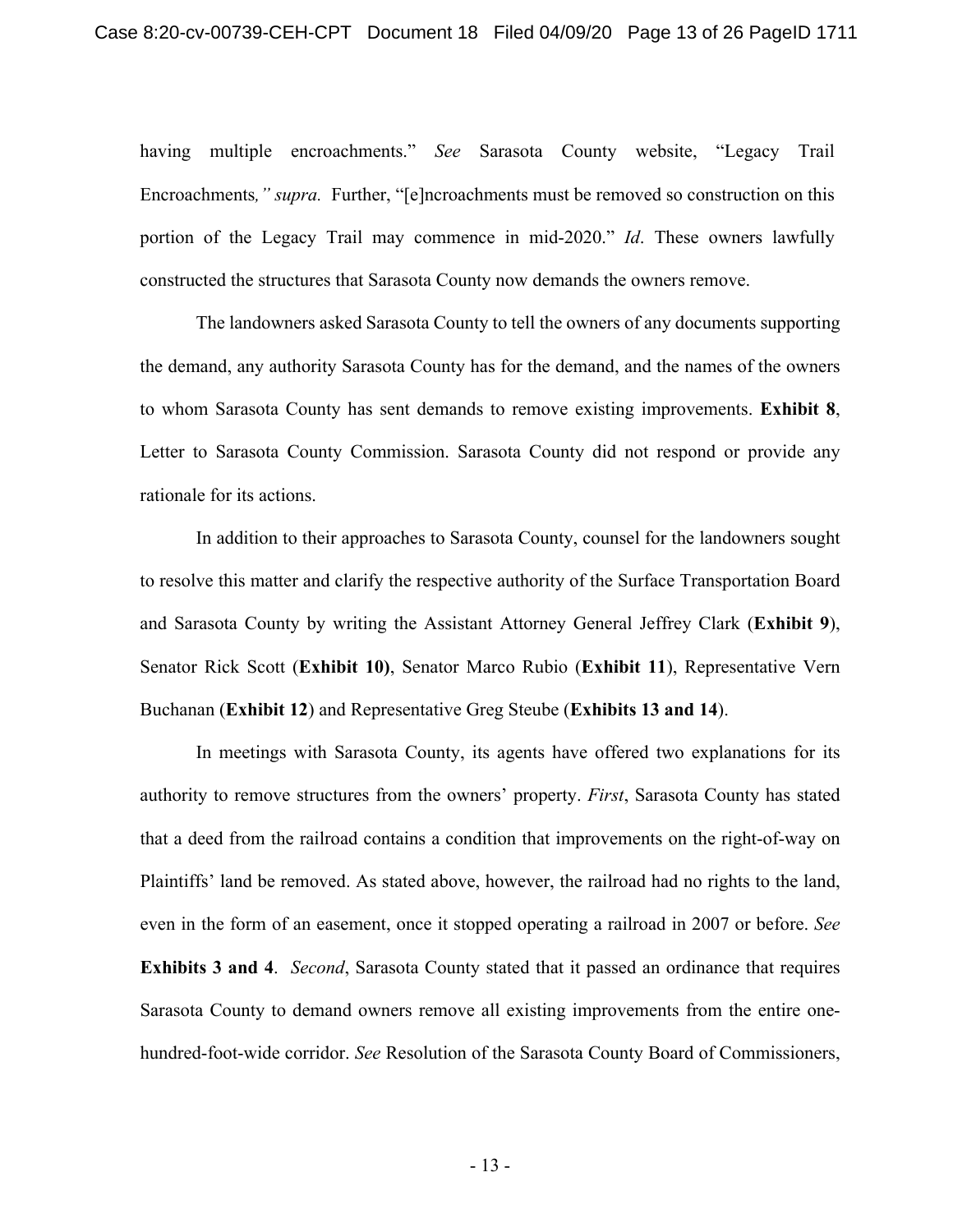November 19, 2019, **Exhibit 15.**

It is unclear if Sarasota County is attempting to claim some interest in these owners' land that is greater than what the Board took. Sarasota County has not condemned any of the affected property or utilized public domain, which would be the proper procedure (as opposed to passing an ordinance) to effect a taking. Resolving this conflict is why these owners filed this case.

## **ARGUMENT**

To obtain a preliminary injunction, a movant must show: (1) a substantial likelihood of success on the merits; (2) that irreparable injury will be suffered if the relief is not granted; (3) that the threatened injury outweighs the harm the relief would inflict on the non-movant; and (4) that entry of the relief would serve the public interest. *Schiavo ex rel. Schindler v. Schiavo*, 403 F.3d 1223, 1225-26 (11th Cir. 2005).

# **1. The landowners will likely succeed on the merits on their claim.**

# **A. The federal government took the owners' private property.**

In 1983 Congress amended the National Trails System Act of 1968 to add section 8(d), codified as 16 U.S.C. 1247(d). This provision provides that, after a railroad abandons a railroad right-of-way, the federal government can issue an order creating a new easement across the owner's land.<sup>8</sup> The new federally-created easement allows a non-railroad trail-user (such as

<sup>8</sup>See *Preseault v. Interstate Commerce Comm'n,* 494 U.S. 1 (1990) (*Preseault I*); *Preseault v. United States*, 100 F.3d 1525, 1533 (Fed. Cir. 1996) (*Preseault II*); *Toews v. United States,*  376 F.3d 1371 (Fed. Cir. 2004) and *Trevarton v. South Dakota,* 817 F.3d 1081, 1087 (8th Cir. 2016) (holding the Board's invocation of section 8(d) imposes a new and different easement upon the owner's land); *see also Citizens Against Rails-to-Trails v. Surface Transp. Bd*., 267 F.3d 1144, 1149 (D.C. Cir. 2001) and *Nat'l Wildlife Found. v. Interstate Commerce Comm'n*,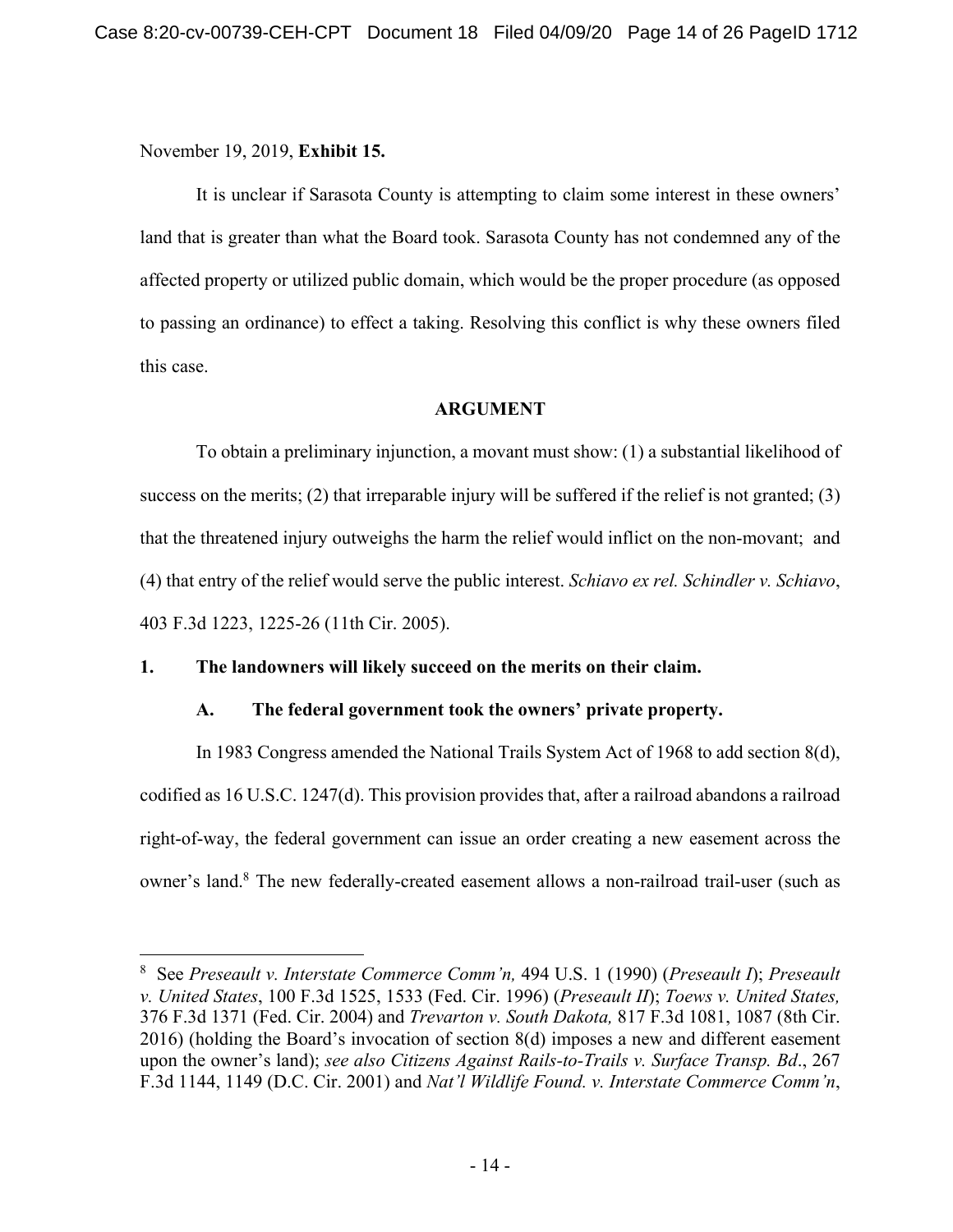Sarasota County) to use the land for a public recreational trail and preserves the corridor under the federal government's jurisdiction for a possible future railroad line – so-called railbanking.

On May 14, 2019, when the Board invoked Section 8(d) of the Trails Act, the federal government took private property by encumbering Plaintiffs' land with an easement for public recreation and so-called railbanking. The federal government took these Florida owners' property and the Just Compensation Clause of the Fifth Amendment requires that the federal government pay these owners for what the government took. See n.7, *supra.*

The railroad company that abandoned the railroad had no interest in the property in 2019; it lost any easement or other interest it had in the right-of-way years before. The 1910 easement from Plaintiffs' predecessor-in-interest provided, "if at any time [following the construction of the railroad] the said [railroad] shall abandon said land for railroad purposes[,] the above described pieces and parcels of land shall ipso facto revert to and again become the property of the undersigned, his heirs, administrators and assigns."9 **Exhibit 3.** In 2019, Seminole Gulf admitted that "No local or overhead traffic has moved over the Subject Line since prior to 2007, a period of more than ten years." **Exhibit 4,** Notice of Exempt Abandonment, STB Docket No. AB 400 (Sub No. 7X) (March 8, 2019), p. 3. Chief Justice Roberts explained in *Brandt Trust v. United States*, 572 U.S. 93, 105 (2014) that "[w]hen the

<sup>850</sup> F.2d 694, 697-98 (D.C. Cir. 1988) (explaining that Congress intended to extinguish owners' state-law property rights).

<sup>9</sup> *See also Rogers v. United States*, 90 Fed. Cl. 418, 430-31 (2009) ("[T]he Honore conveyance placed an explicit limitation on the use of the property interest conveyed and contained an unequivocal stipulation that title would revert to the grantor upon discontinuance of the use of the parcel for its intended railroad purpose.").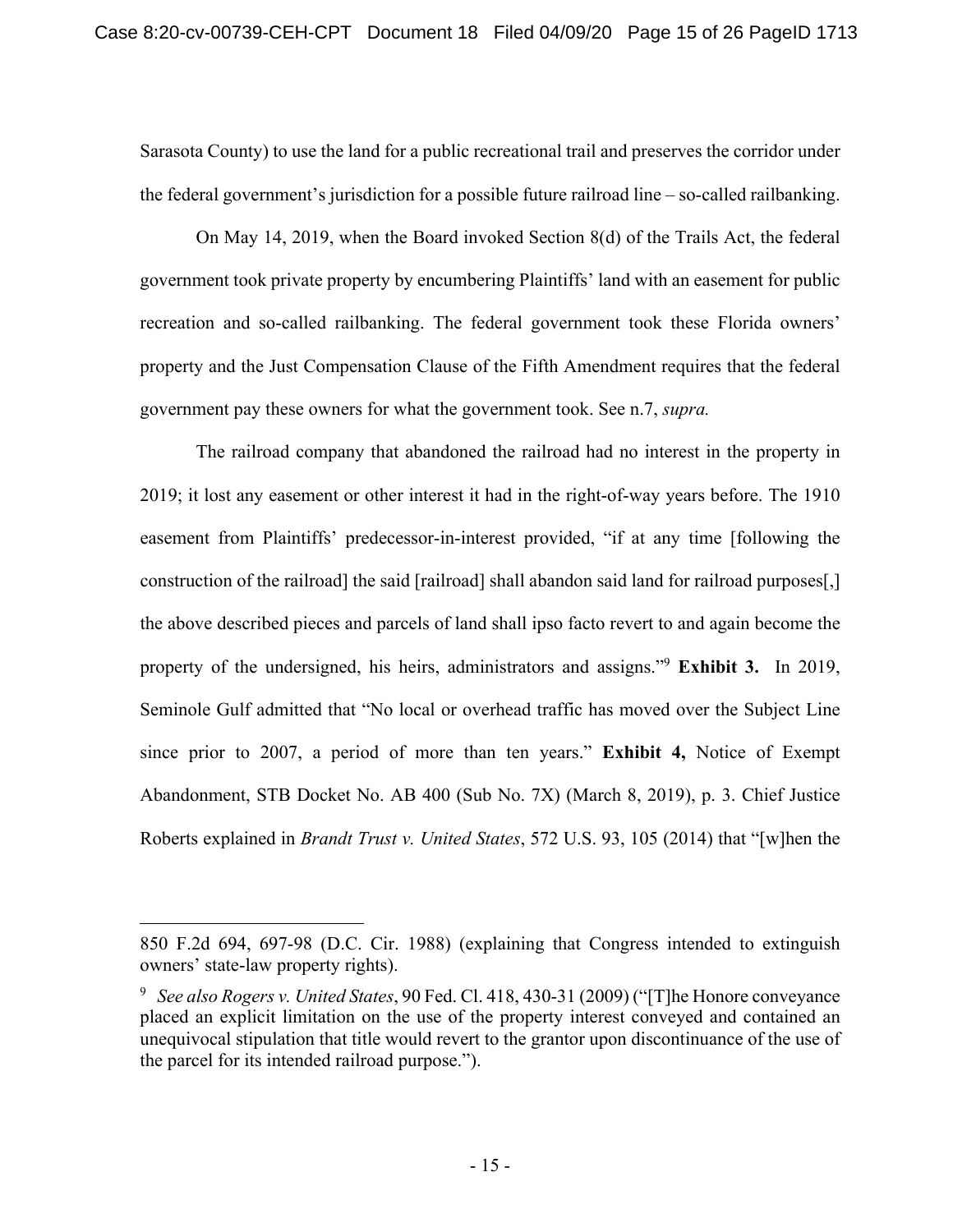[railroad] abandoned the right of way…, the easement … terminated. [The owner's] land become[s] unburdened of the easement, conferring on him the same full rights over the [rightof-way land] as he enjoy[s] over the rest of [his land]."

The railroad's lack of any interest in the land once subject to the easement that terminated is pertinent because Sarasota County premises its authority to demand these owners remove existing structures from their land upon the claim that Sarasota County acquired the right to do so from the railroad or from the intermandatory Public Trust for Land. As stated above, however, Seminole Gulf, CSXT and the Public Trust for Land had no right to transfer or sell *any* interest in these owners' land to Sarasota County. *See East Alabama Ry. Co. v. Doe,*  114 U.S. 340, 354 (1885) ("The grant to the 'assigns' of the [railroad] corporation cannot be construed as extending to any assigns except one who should be the assignee of its franchise to establish and run a railroad."). See also *Monroe Cnty. Comm'n v. A.A. Nettles, Sr. Props*., 288 So. 3d 452, 459 (Ala. 2019), *cert. denied*, 2020 U.S. LEXIS 203 (U.S. Jan. 13, 2020) (Deed from railroad "conveyed nothing to the Commission because the railroad, at the time of conveyance, had nothing to transfer. In other words, the railroad's inaction in failing to use its right-of-way terminated the right-way-of, divesting it of any further interest in the property.").

The railroads did not own anything so they could not sell anything to Sarasota County or anyone else, and they likewise could not impose conditions on Plaintiffs' property.

The federal government's taking in 2019 was a new one,<sup>10</sup> and its liability to Plaintiffs

<sup>10</sup> *Rogers*, 90 Fed. Cl. At 432 ("[T]he terms of the Honore easement were limited to use for railroad purposes and did not contemplate use for public trails. Thus, the governmental action converting the railroad right-of-way to a public trail right-of-way imposed *a new easement* on the landowners and effected a Fifth Amendment taking of their property.") (emphasis added).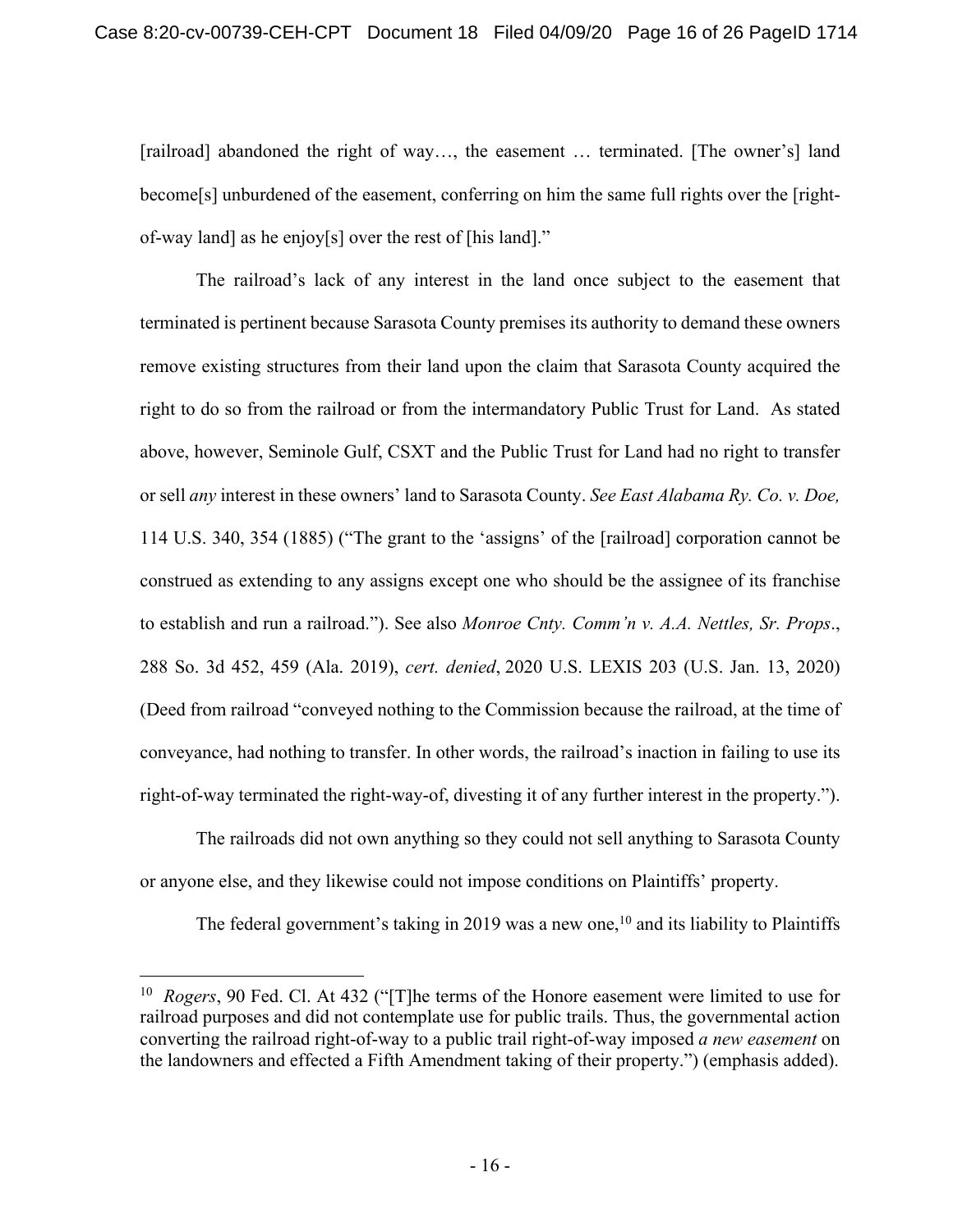was established when the Board issued its order invoking section 8(d) of the Trails Act on May 14, 2019. *Caldwell v. United States*, 391 F.3d 1226 (Fed. Cir. 2004); *Barclay v. United States*, 443 F.3d 1368 (2006); *Illig v. United States,* 274 Fed. Appx. 883 (2008), *cert. denied* 557 U.S. 935 (2009); *see also* Solicitor General Kagan's Brief for the United States in Opposition to Petition of Writ of Certiorari, *Illig v. United States,* 2009 WL 1526939 ("When the NITU is issued, all the events have occurred that entitle the claimant to institute an action based on federal-law interference with reversionary interests, and any takings claim premised on such interference therefore accrues on that date."). In *Barclay*, Judge Dyk of the Federal Circuit wrote:

The taking, if any, when a railroad right-of-way is converted to interim trail use under the Trails Act occurs when state law reversionary property interests that would otherwise vest in the adjacent landowners are blocked from so vesting. Abandonment is suspended and the reversionary interest is blocked "when the railroad and trail operator communicate to the STB their intention to negotiate a trail use agreement and the agency issues an NITU that operates to preclude abandonment under section 8(d)" of the Trails Act. We concluded that "[t]he issuance of the NITU is the only government action in the railbanking process that operates to prevent abandonment of the corridor and to preclude the vesting of state law reversionary interests in the right of way. Thus, a Trails Act taking begins and a takings claim accrues, if at all, on issuance of the NITU.

### *Barclay*, 443 F.3d at 1373.

To date, no government has paid these owners anything, nor offered to pay them anything. The amount of compensation the federal government owes these landowners will be determined by the Court of Federal Claims. The landowners have filed a lawsuit for compensation against the United States under the Tucker Act (28 U.S.C. 1491). *4023 Sawyer Road I, LLC v. United States*, 1:19-cv-00757-TCW.

Plaintiffs' compensation claims in *4023 Sawyer Road* are on solid footing. The owners whose property was taken for the southern segment of the Legacy Trail were paid by the federal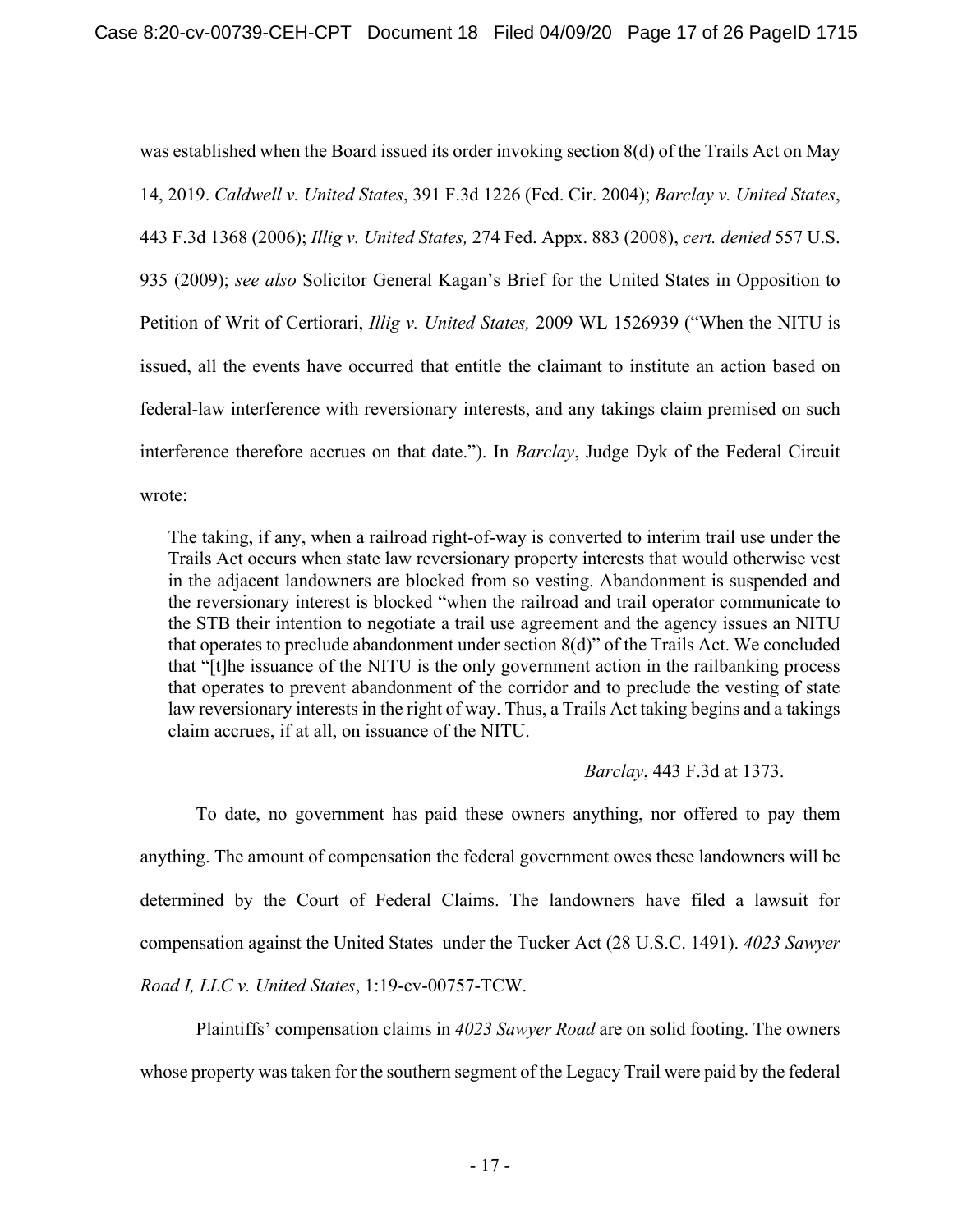government. The southern segment of the Legacy Trail runs from Venice to the Culverhouse Nature Park just south of Sawyer Loop Road. See, *Rogers v. United States,* 90 Fed. Cl. 418 (2009), *Childers v. United States,* 116 Fed. Cl. 486, 497 (2014), and *McCann Holdings v. United States,* 111 Fed. Cl. 608, 614 (2013). The owners of the land taken for the second extending north of Culverhouse Park to Ashton Road are parties in *Cheshire Hunt v. United States,* 1:18-cv-00111-TCW.

The Tucker Act, however, does not provide jurisdiction for the Court of Federal Claims to provide declaratory or injunctive relief, nor does the Court of Federal Claims have jurisdiction over Sarasota County and its actions in this case. Hence, it falls to this Court to resolve the title issues and declare the nature and scope of that interest the federal Surface Transportation Board took, and the nature and scope of that interest Sarasota County acquired.

# **B. Sarasota County is asserting an interest in these owners' private property that is greater than the interest the Surface transportation Board granted Sarasota County.**

Sarasota County now claims it "owns" these landowners' property. In order to start construction on its new segment of the Legacy Trail, Sarasota County has ordered almost threehundred owners to remove all structures and existing improvements, including in-ground swimming pools, fences, sheds, septic systems and other lawful improvements, that are within the 100-foot-wide right-of-way easement that the federal government took. **Exhibit 7**, Form Letters from Hayley A. Baldinelli and Sarasota County door hangers. Sarasota County entered these owners' land and placed a notice on each owner's front door demanding the owner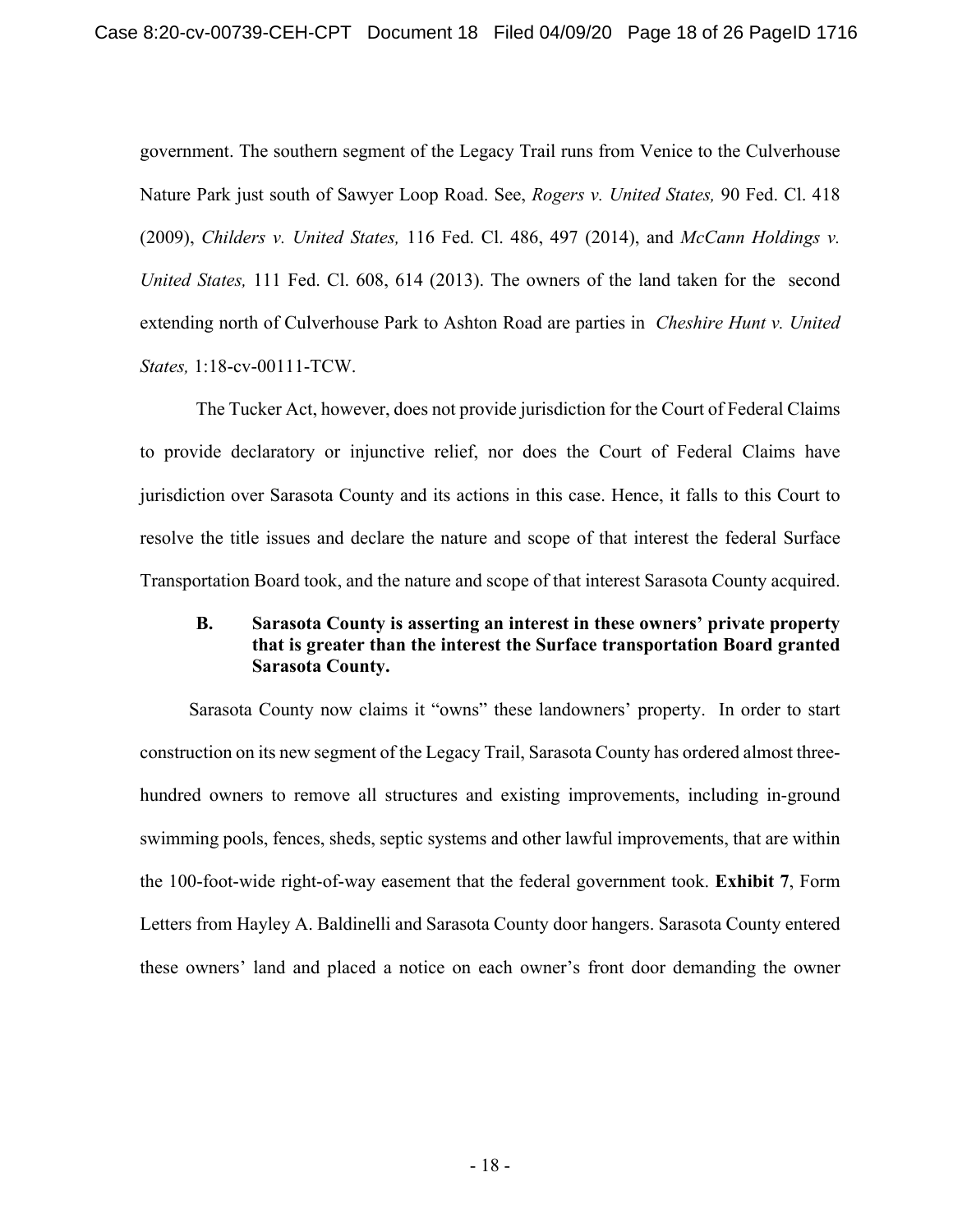remove an existing improvement from the owner's property. *Id*.<sup>11</sup> These improvements preexisted the federal government's imposition of the new rail-trail corridor easement, and many of the improvements were constructed with a permit from Sarasota County.

The following facts are undisputed: (a) the federal government took the landowners' property when it invoked the federal Trails Act and imposed a new, different easement across their land; (b) the Fifth Amendment compels the federal government to justly compensate each landowner for that property; (c) what the Surface Transportation Board took was an easement, not title to the fee estate; and (d) Sarasota County now plans to use the easement to extend the Legacy Trail and has demanded that property improvements along the way, in the entire 100 foot-wide easement, be removed at owners' cost.

The controversy regards the scope of the new rail-trail easement the federal government established across Plaintiffs' land and what rights Sarasota County enjoys as a result. Plaintiffs face two distinct positions which demonstrate why, without further guidance from this Court, Plaintiffs' compensation suit in the Court of Federal Claims will not make them whole. On the one hand, the federal government in that matter wishes to minimize its compensation to Plaintiffs by emphasizing that they, the owners, still have rights to the taken land, as what was taken is only an easement. On the other hand, Sarasota County argues that it *owns* the property now, and it can force owners to remove improvements from the right-of-way or remove the improvements itself.

To Plaintiffs, it appears that Sarasota County is exercising powers over and above those

 $11$  The first round of door hangers stated that improvements must be removed by February 7, 2020; the second round of door hangers state that improvements must be removed by March 16, 2020 and now Sarasota County moved the deadline to March 30.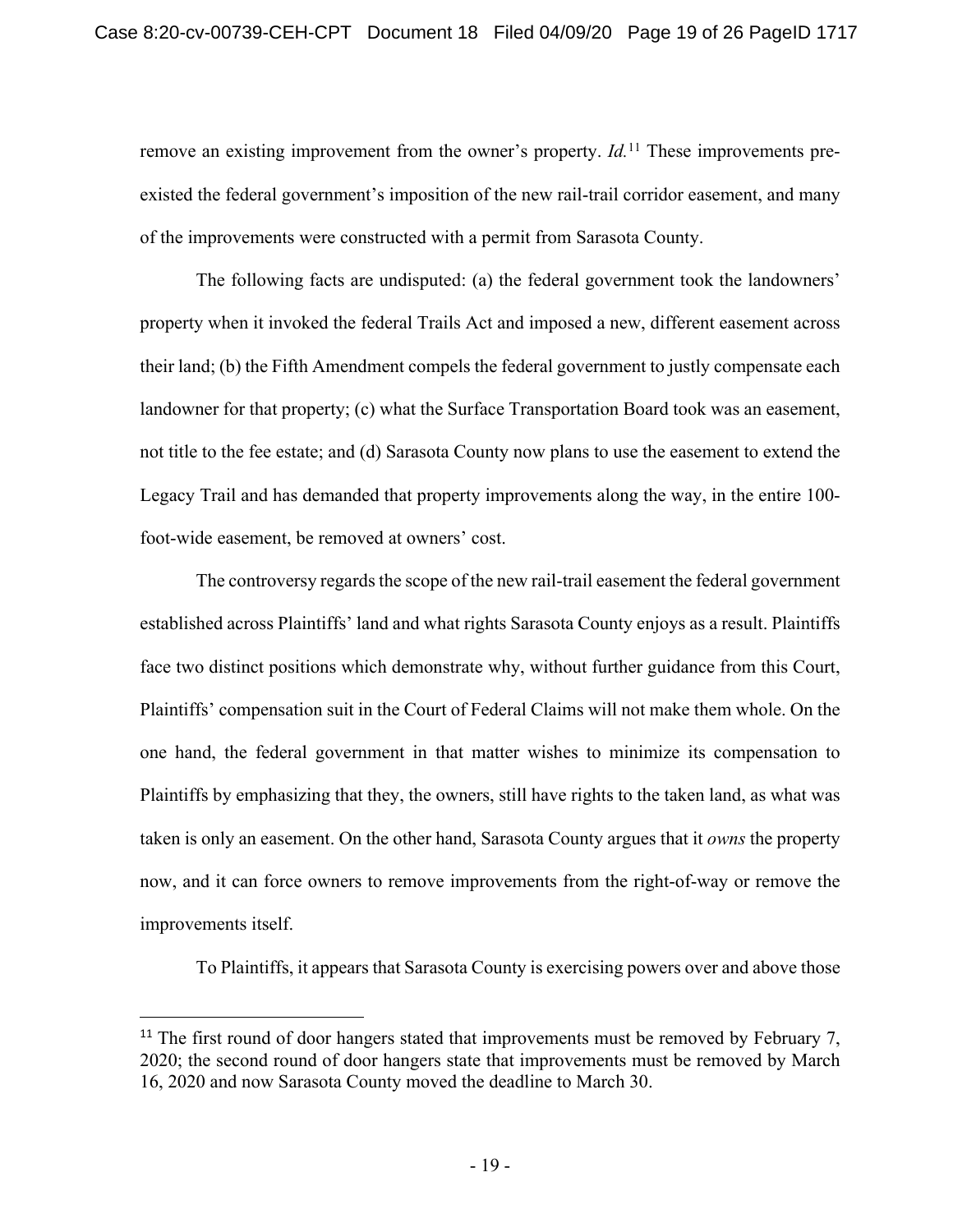authorized in the federal easement. This is especially apparent because Sarasota County states that it passed an ordinance that requires Sarasota County to demand owners remove all existing improvements from the entire one-hundred-foot-wide corridor. Indeed, Sarasota County could properly make this expansion of federal rights official: The County possesses the extraordinary power of eminent domain and may forcibly take private property from landowners. But to exercise this power, Sarasota County must comply with the Florida constitution and statutes. Art. X, § 6(a), Fla. Const.; Chapters 73 and 74, Florida Statutes. In this case Sarasota County has not exercised any eminent domain authority over these owners or their land, and the ordinance looks suspiciously like an attempt to avoid going through proper procedures.

If Sarasota County is ordering these removals and demolitions pursuant to federal authority derived from the Board's invocation of section 8(d) of the federal Trails Act, it should say so and demonstrate to this Court the source of that federal authority. Nothing in the Trails Act states that pre-existing improvements such as pools can simply be removed at an owner's expense due to the new easement. Sarasota County should have to prove why the easement gives the County the right to cause landowners such expense and damage.

If Sarasota County is ordering the removal and demolition pursuant to its power of eminent domain under the laws of the State of Florida, it should say so and demonstrate to this Court the source and content of that authority, and Sarasota County should comply with the Florida Constitution governing the condemnation of private property as set forth in Fla. Const. Art. X,  $\S$  6, as implemented by Chapters 73 and 74 of the Florida Statutes.

In fact, Sarasota County possesses no legal authority to order the removal and demolition of these improvements from these owners' land. Unless and until it is affirmatively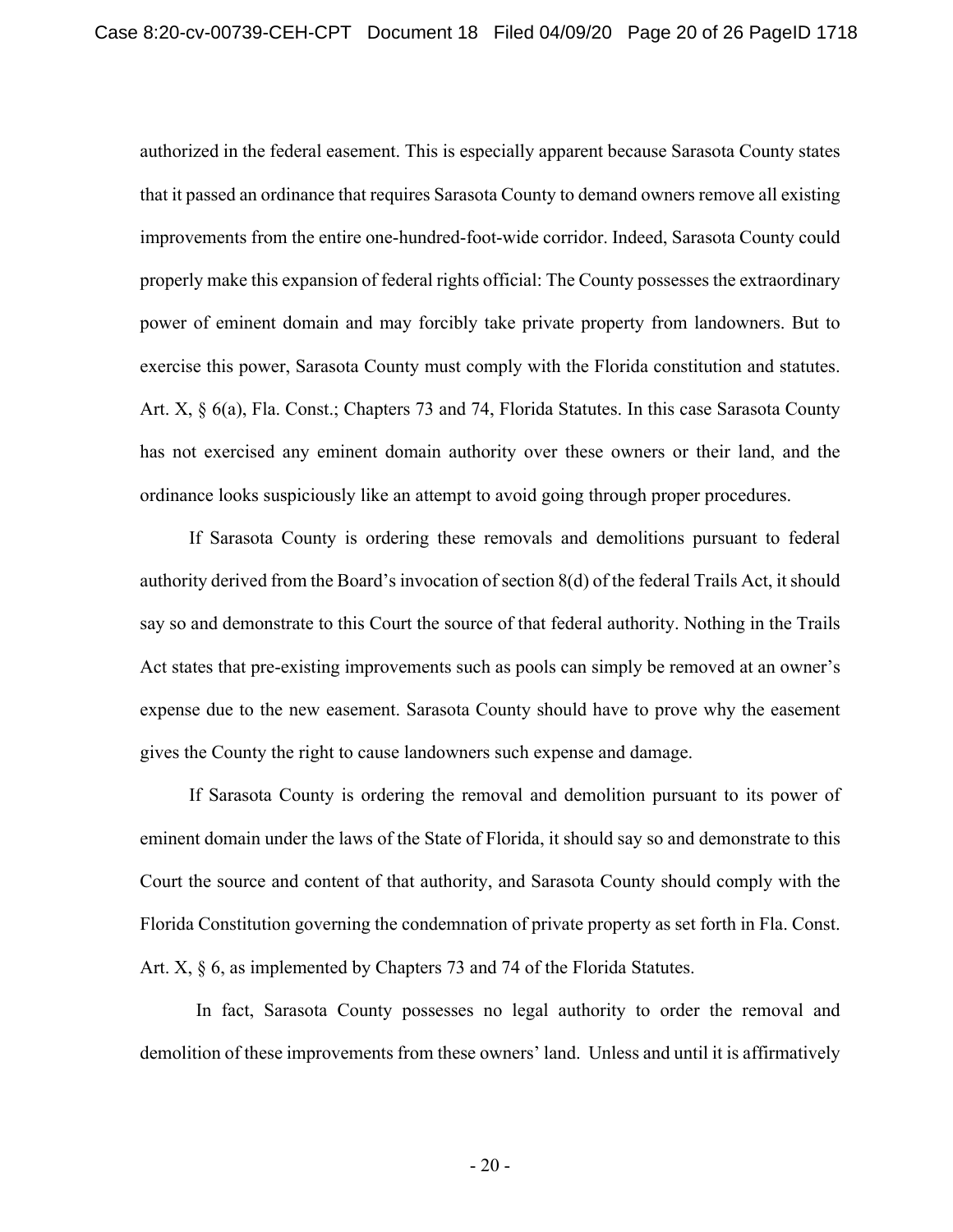declared that Sarasota County has such authority, this Court should enjoin Sarasota County from taking any action to remove or demolish any existing improvement on any of these owners' private property or making related threats and demands.

Because of this dispute, this Court should "declare the rights and other legal relations" (28 U.S.C. 2201) of the landowners, Sarasota County and the Surface Transportation Board regarding these owners' private property. This declaration should specify the physical dimensions of the rail-trail right-of-way easement established under the federal Trails Act and Sarasota County's right to use this land. Until that crucial question is answered, Plaintiffs request that the Court enjoin Sarasota County from demanding that Plaintiffs remove any improvements from the new easement and further from removing the improvements on its own. When these questions are answered, and the rights of the parties—landowners, Sarasota County and the Board—are finally determined, the landowners and class members will have succeeded.

It is therefore readily apparent that the Plaintiffs have shown a substantial likelihood of success on the merits.

# **2. An injunction is necessary to avoid irreparable harm, and a preliminary injunction would preserve the status quo—Plaintiffs' real property improvements remaining undisturbed until a decision on the merits.**

The fundamental purpose of a preliminary injunction is to maintain the status quo until a final decision on the matter can be reached, and to ensure that the relevant circumstances are not so changed such that the ultimate decision on the merits would be rendered meaningless. *See, e.g., United States v. DBB, Inc*., 180 F.3d 1277, 1282 (11th Cir. 1999); *Warner Bros. Inc. v. Dae Rim Trading, Inc.*, 877 F.2d 1120, 1124-25 (2d Cir. 1989); *see also Fernandez-Roque*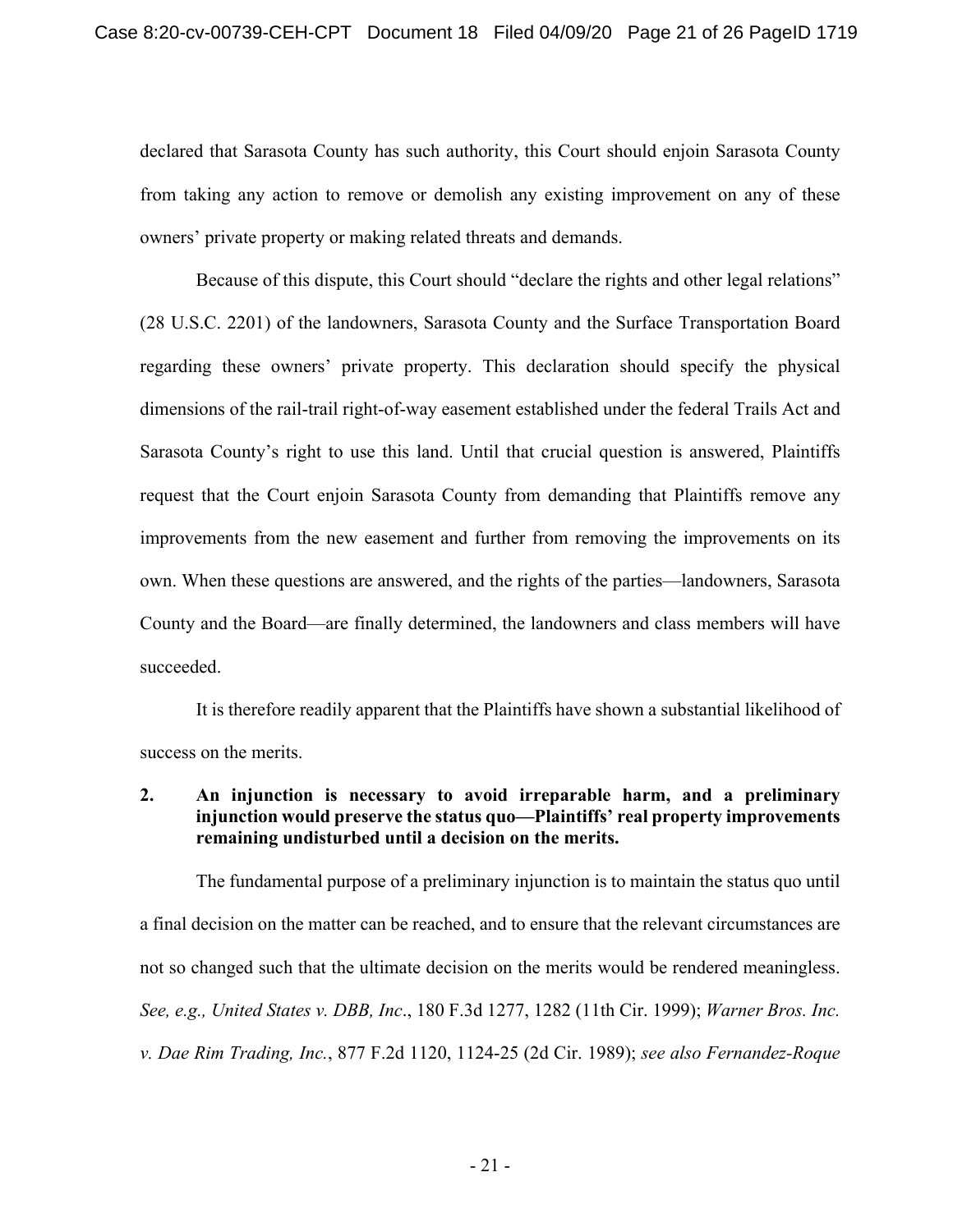*v. Smith*, 671 F.2d 426, 429 (11th Cir. 1982).

A preliminary injunction would merely preserve the status quo—landowners' property improvements remaining in place as they have for years and perhaps decades—to avoid imminent, irreparable harm (*see* **Exhibit 1**, Declaration of Cynthia D. Dickie, at ¶¶1-5) until a more complete decision on the merits can be reached.

Unconstitutional state action alone is enough to create a presumption of irreparable injury. *See, e.g., United States v. Arizona*, 641 F.3d 339, 366 (9th Cir. 2011) ("[A]n alleged constitutional infringement will often alone constitute irreparable harm.") (internal quotation marks omitted); *KH Outdoor, LLC v. Trussville*, 458 F.3d 1261, 1272 (11th Cir. 2006).

Further, courts treat real property as unique and the loss of real estate faces a lower bar in terms of proving irreparable injury. *Johnson v. United States Dep't of Agric*., 734 F.2d 774, 789 (11th Cir. 1984) (noting, in irreparable harm analysis, that "[r]eal property and especially a home is unique."); *Kim v. Summit & Crowne Capital Partners, LLC*, No. 8:18-cv-2982-T-17SPF, 2019 U.S. Dist. LEXIS 144070, at \*10 (M.D. Fla. June 3, 2019) (stating that "every piece of real estate is unique and its uniqueness may, in an injunction case, constitute some evidence of an irreparable harm"); *Kharazmi v. Bank of Am., N.A*., No. 1:11-CV-2933-AT, 2011 U.S. Dist. LEXIS 163454, at \*7 (N.D. Ga. Sep. 2, 2011) ("Plaintiff has shown that irreparable harm would result if the sale of his property proceeds on September 6th, for an interest in real property is unique.").

Sarasota County's actions involve: (a) unconstitutional state action under both the United States and Florida constitutions; and (b) threats to unique, real property. Accordingly, the irreparable harm element has been met.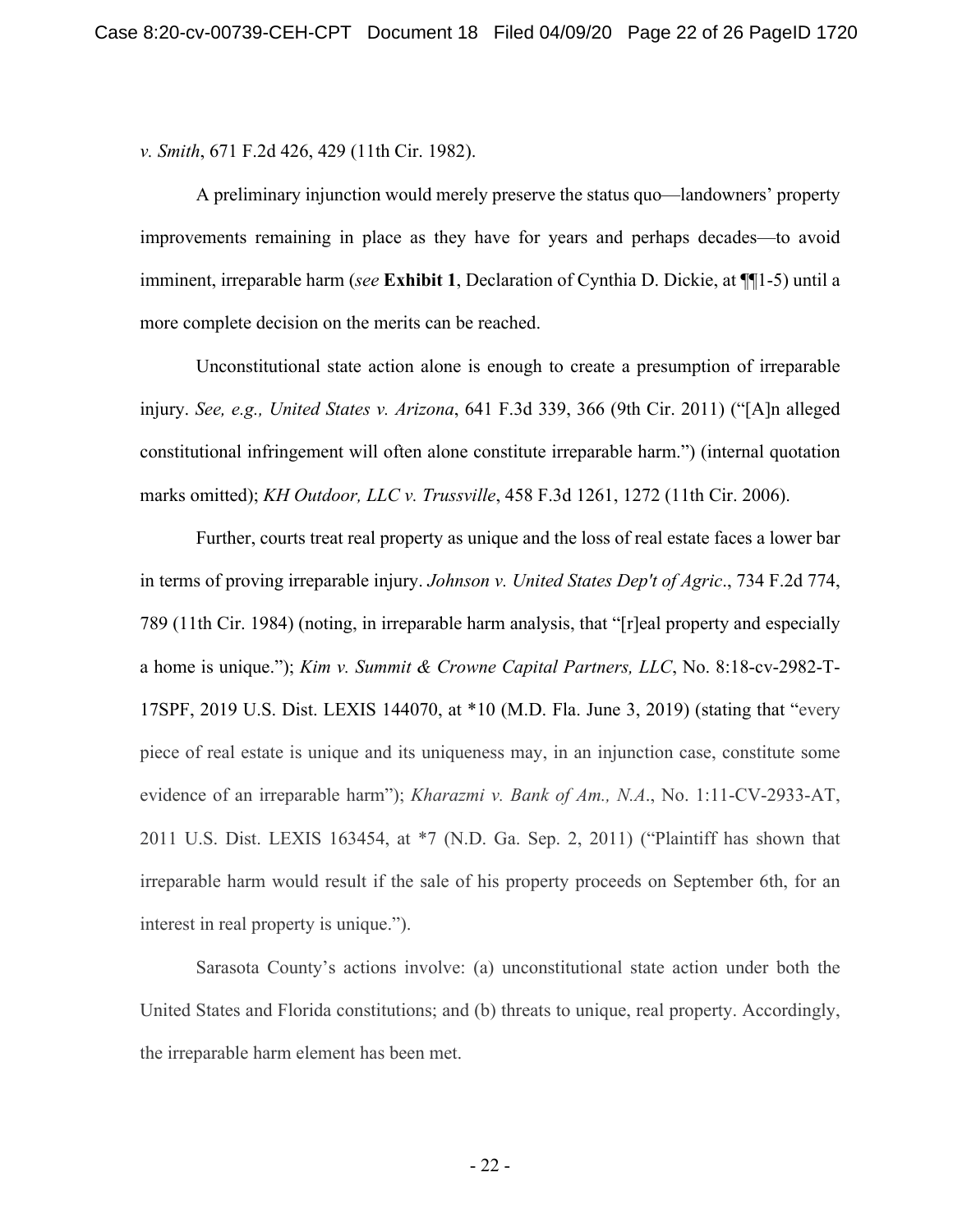### **3. The balance of hardships weighs in favor of an injunction.**

It is equally clear that the balance of hardships favors Plaintiffs and weighs in favor of issuing emergency injunctive relief. To Sarasota County, the requested preliminary injunction is cost-free, as Plaintiffs are not seeking a delay in Sarasota County's construction of the trail, which can proceed without removing Plaintiffs' improvements and structures, which are not in the way of the trail itself. But to Plaintiffs, it would mean that their landand investment in their land is protected and they are spared the cost, devaluation of property, and eyesore of removing improvements from their land until this Court can advise them of their rights and responsibilities. There is no question that the balance of hardships weighs in Plaintiffs' favor.

### **4. An injunction is in the public interest.**

A preliminary injunction serves the public interest since Sarasota County will have to comply with law. *TracFone Wireless, Inc. v. Hernandez*, 196 F. Supp. 3d 1289, 1302 (S.D. Fla. 2016) ("the public interest is advanced by enforcing faithful compliance with the laws of the United States and the State of Florida"); *Garnett v. Zeilinger*, 313 F. Supp. 3d 147, 159 (D.D.C. 2018) (finding public interest in enforcing compliance with the law).

Further, Plaintiffs seek to vindicate their rights under the Fifth Amendment and the Florida Constitution, and the public interest is always served when constitutional rights are vindicated. *Univ. Books & Videos, Inc. v. Metro. Dade Cnty*., 33 F. Supp. 2d 1364, 1374 (S.D. Fla. 1999) (citing *Dia v. City of Toledo*, 937 F. Supp. 673, 679 (N.D. Ohio 1996), *Christy v. Ann Arbor*, 824 F.2d 489, 491 (6th Cir. 1987) and *Doe v. Duncanville Indep. School Dist*., 994 F.2d 160, 166 (5th Cir.).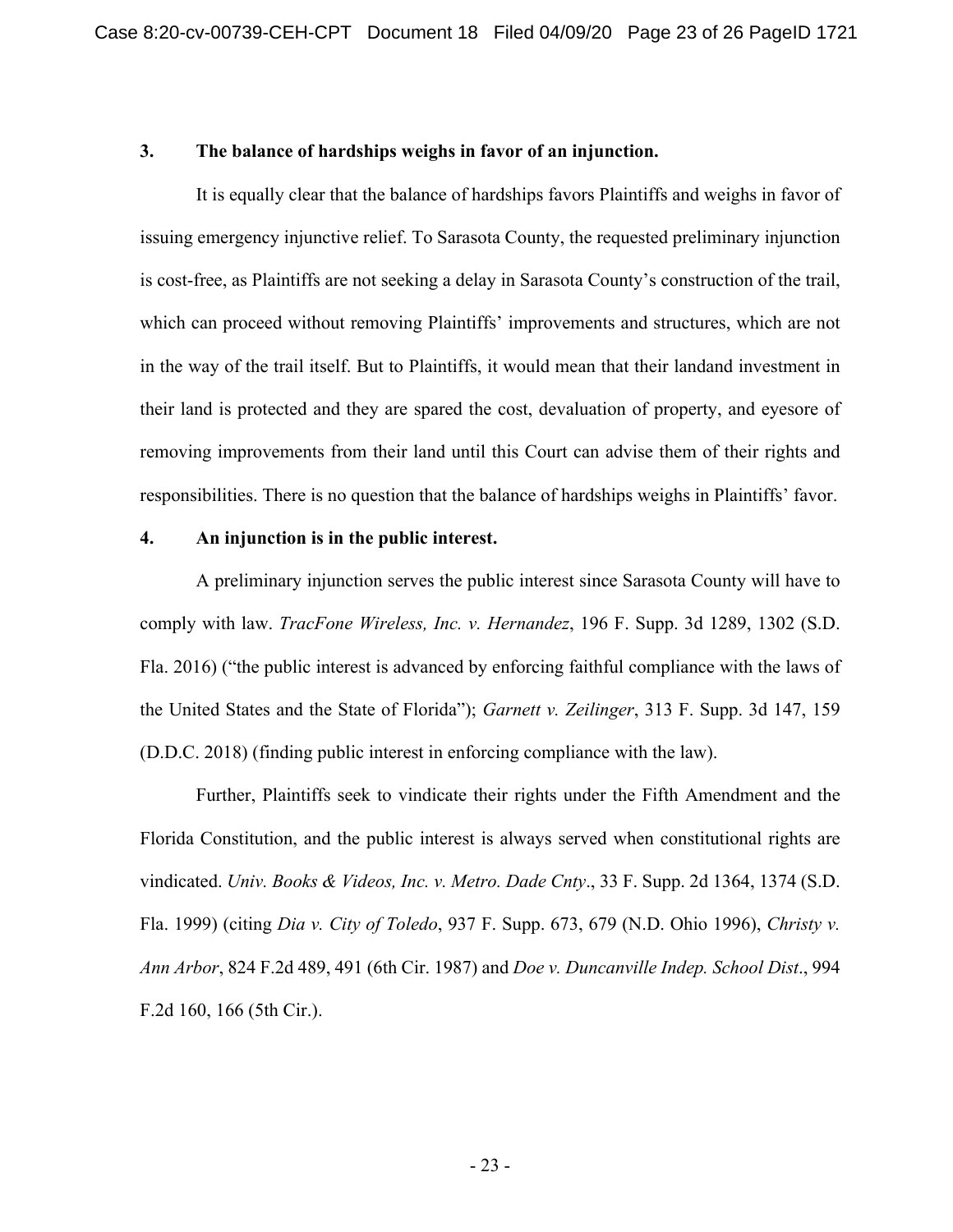### **5. An injunction bond should be waived.**

The bond requirement of Rule 65(c) is appropriately waived in certain circumstances. *See Baldree v. Cargill, Inc.,* 758 F. Supp. 704 (M.D. Fla. 1990), aff'd, 925 F.2d 1474 (11th Cir. 1991) (district court has discretion to waive bond requirement imposed by Rule  $(5)(c)$ ); *see also Caterpillar, Inc. v. Nationwide Equip.*, 877 F. Supp. 611 (M.D. Fla. 1994) (waiving bond requirement in trademark infringement case); *Smith v. Bd. of Elections Comms.,* 591 F. Supp. 70, 71 (D.C. Ill. 1984) (citations omitted) (recognizing that despite the literal language of Rule 65(c), appropriate circumstances exist which justify waiving the bond requirement).

"[I]n a case where, as here, Plaintiff's fundamental constitutional rights are at issue, imposing a financial burden on a plaintiff as a condition to protecting fundamental constitutional rights would create an unfair hardship on that plaintiff." *Johnston v. Tampa Sports Auth.*, 2006 U.S. Dist. LEXIS 77614, at \*3 (M.D. Fla. Oct. 13, 2006).

An injunction would not damage Sarasota County. Sarasota County can build its trail without removing Plaintiffs' "encroachments," as those property improvements do not block the trail. The easement the trail is to be built upon is 100 feet wide; the width of the trail will only occupy a fraction of the easement; and the "encroachments" do not come close to blocking the entirety of the 100-foot easement.

Even if an injunction did actually stop construction on the trail (which would not be the case), Sarasota County would not suffer monetary damages. This would only delay construction—construction that is going to cost Sarasota County money—and the trail itself does not provide revenues for Sarasota County. The proposed preliminary injunction would not result in any "costs or damages" under Rule 65(c) to Sarasota County.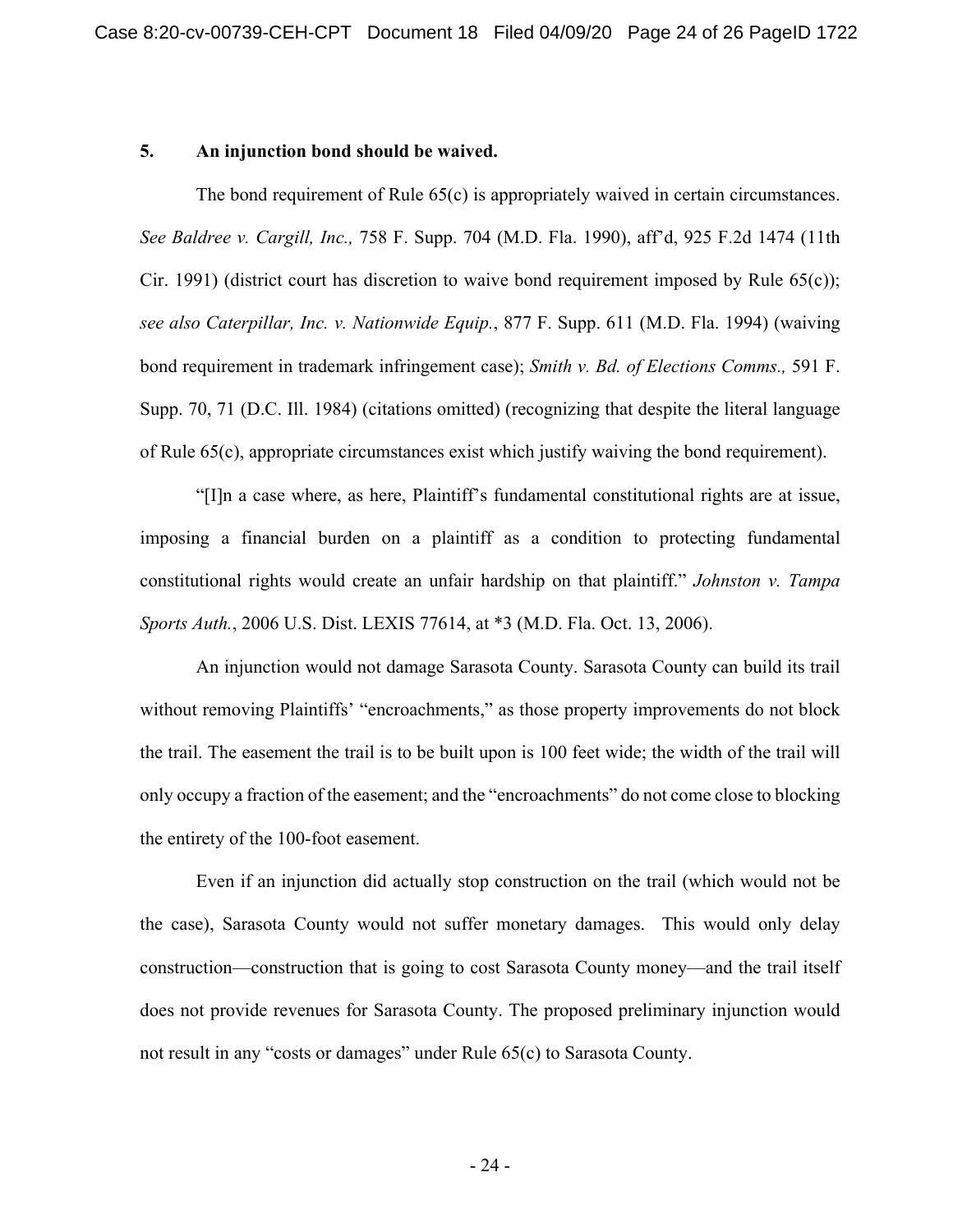### **6. A preliminary injunction protecting the class may issue prior to class certification.**

Although the class in this case has not yet been certified, the law is clear that courts may enter class-wide injunctive relief before certification. *Gooch v. Life Inv'rs Ins. Co. of Am*., 672 F.3d 402, 433 (6th Cir. 2012) ("Simply put, there is nothing improper about a preliminary injunction preceding a ruling on class certification."); *Just Film, Inc. v. Merch. Servs., Inc*., 474 F. App'x 493, 495 (9th Cir. 2012); *Rodriguez v. Providence Cmty. Corr., Inc.*, 155 F. Supp. 3d 758, 766 (M.D. Tenn. 2015); Newberg on Class Actions § 4:30 (5th ed. 2013) ("[A] court may issue a preliminary injunction in class suits prior to a ruling on the merits.").

### **CONCLUSION**

This Court should grant Plaintiff's motion for a preliminary injunction, as follows:

1. Sarasota County shall not order, threaten or effect the removal or demolition of any shed, warehouse, home, swimming pool, septic field, fence or other existing improvement or structure, of any landowner or putative class member, located within the property subject to the easement created by the Surface Transportation Board.

2. Sarasota County shall not issue any fine or impose any other penalty upon any landowner (including the putative class members) related to alleged encroachments within the land subject to the easement created by the Surface Transportation Board.

3. Sarasota County shall not enter on to the private property of the landowners or the putative class members with respect to the alleged encroachments within the land subject to the easement created by the Surface Transportation Board.

Plaintiffs also request that any bond or security be waived, as well as such other and further relief as the Court deems proper.

- 25 -